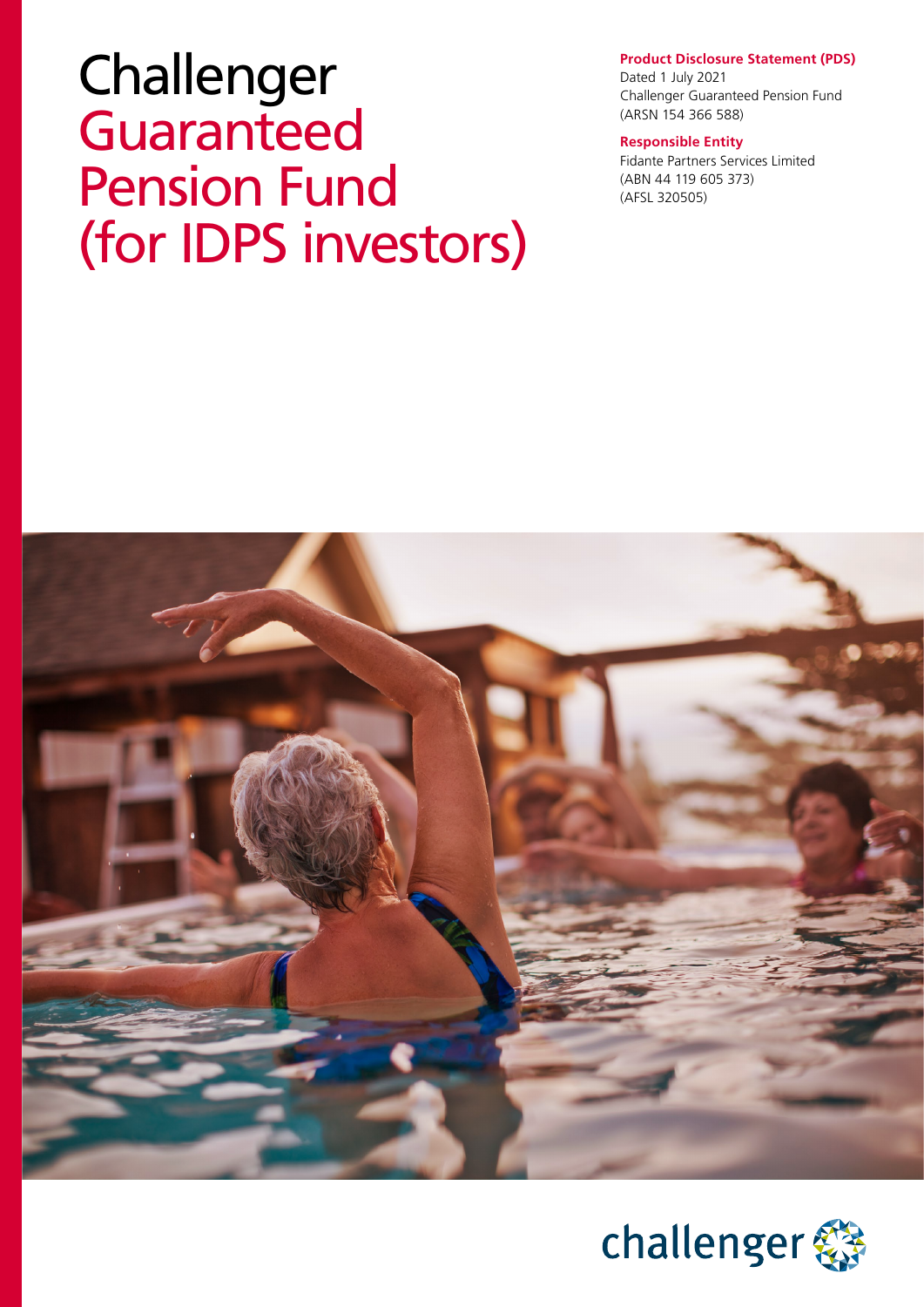## **Contents**

| <b>Important terms</b>          |    |
|---------------------------------|----|
| Features at a glance            | 3  |
| <b>About the Fund</b>           | 4  |
| About the risks of investing    | 10 |
| Fees and other costs            | 12 |
| <b>Managing your investment</b> | 15 |
| <b>Additional information</b>   | 18 |

#### **Important notices**

This PDS relating to the Fund is dated 1 July 2021 and is issued by Fidante Partners Services Limited (ABN 44 119 605 373) (AFSL 320505) (**Fidante Partners**, also referred to as **we, us, our** or the **responsible entity** throughout this PDS). The Fund is managed by Fidante Partners who is the responsible entity of the Fund. An investment in the Fund gives unitholders a beneficial interest in all the assets of the Fund as a whole. Challenger Life Company Limited (ABN 44 072 486 938) (AFSL 234670) (**Challenger Life**), a related body corporate of us, is the provider of the annuities in which the Fund invests. Challenger Life is a registered life company under the Life Insurance Act 1995 (Cth) (**Life Act**), and is regulated by the Australian Prudential Regulation Authority (**APRA**). The annuities Challenger Life issues are referable to its Statutory Fund No. 2 (**Statutory**  Fund), which it is required to maintain under the Life Insurance Act. The Fund, however, is not regulated by APRA. While the aim of the Fund is to gain exposure to annuities issued by Challenger Life, unitholders in the Fund do not have an entitlement to a particular underlying annuity contract or its income stream.

We and Challenger Life are part of a group of companies, whose ultimate parent is Challenger Limited (ABN 85 106 842 371) (**Challenger Group**). The Statutory Fund is contractually obliged to support the guaranteed income and capital payments to the Fund associated with the annuities in which the Fund invests. No company in the Challenger Group guarantees the repayment of your capital from the Fund or the performance of your investment in the Fund or any particular taxation consequences of investing in the Fund. For more information on the guarantees, please refer to 'About the guarantees' on page 8.

We authorise the use of this PDS as disclosure to investors and potential investors (**indirect investors**) who wish to access the Fund through an operator of investor-directed portfolio services (**IDPS**), IDPS-like schemes, master trusts, wrap accounts or other pooled investment schemes (**IDPS operator**). This PDS may also be used for direct investment by IDPS operators.

By making an investment in the Fund you confirm you have received a copy of the current PDS (including all current supplementary PDS(s) that may supplement the original PDS and any incorporation by reference information) to which this investment relates, that you have read it and agree to the terms contained in it, and that you agree to be bound by the terms of the current PDS (including all current supplementary PDS(s) that may supplement the original PDS and any incorporation by reference information) and current Fund constitution (each as amended from time to time). The offer or invitation to subscribe for units in the Fund under this PDS is only available to persons receiving this PDS in Australia and is subject to the

terms and conditions described in this PDS. We reserve the right to accept or decline applications and reserve the right to change these terms and conditions. Notice would be provided before or as soon as practicable after the change occurs.

We also reserve the right to withdraw the offer or invitation to subscribe for units or a class and withdraw this PDS.

The Fund is not a superannuation or pension product. The Fund is a registered managed investment scheme.

Goods and Services Tax (**GST**) is not payable on the issue, withdrawal or transfer of units in the Fund, as these are input-taxed financial supplies for GST purposes. Unless otherwise stated, any fees and costs are quoted inclusive of any GST and net of any reduced input tax credits that are expected to be available to the Fund.

Challenger Life has provided its consent to the statements in this PDS and any incorporation by reference information about it, in the form and context in which it is included. It was not involved in the preparation and distribution of this PDS or any incorporation by reference information and is not responsible for the issue of this PDS, nor is it responsible for any particular part of this PDS or any incorporation by reference information, other than those parts that refer to it. It has not withdrawn its consent before the date of this PDS.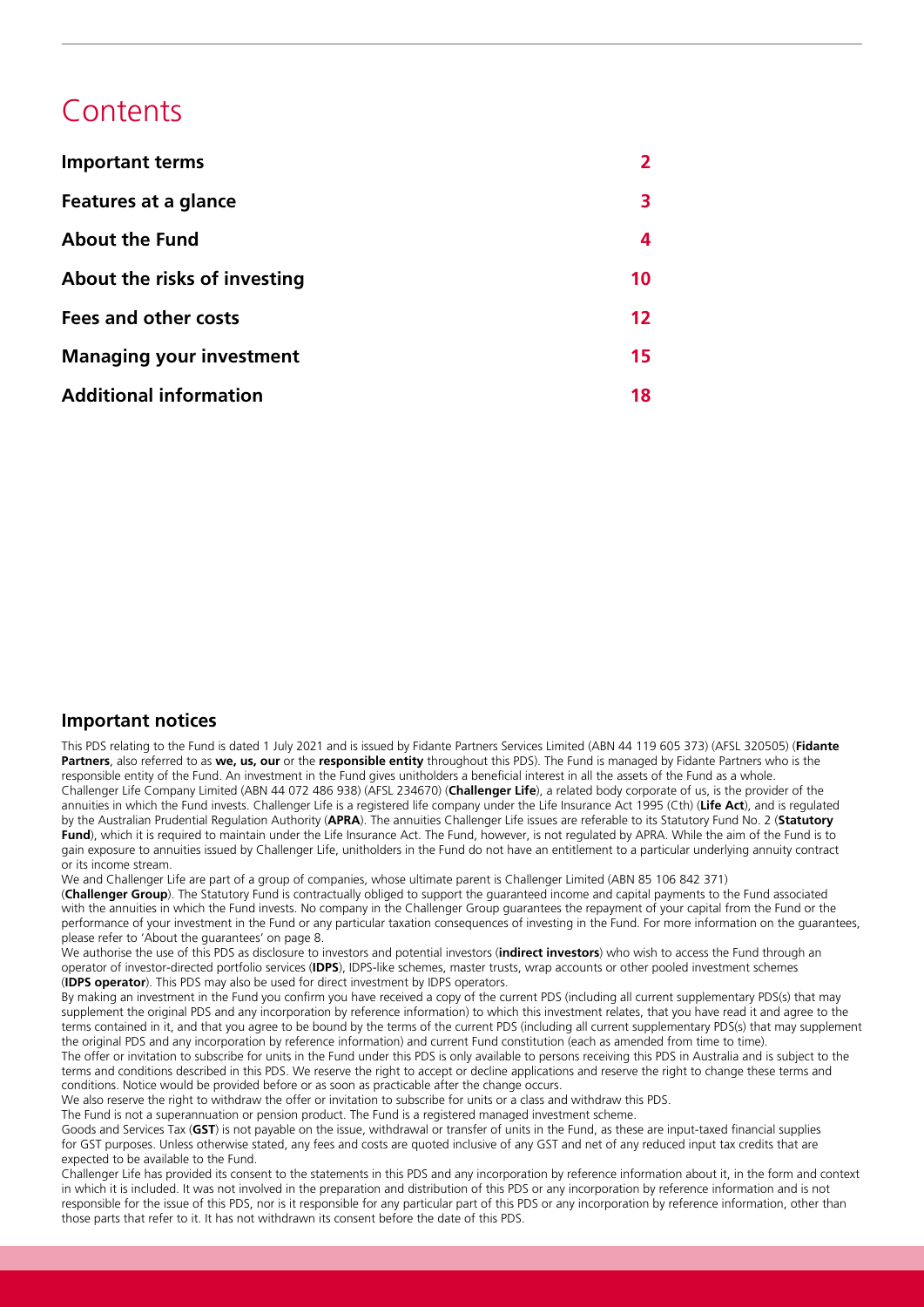## About this Product Disclosure Statement (PDS)

This document provides information to help you and your financial adviser assess the merits of investing in the Challenger Guaranteed Pension Fund (ARSN 154 366 588) (Fund) and to compare this Fund with other investment opportunities on offer. We strongly encourage you to read this document in full before making an investment decision.

When you invest in the Fund, you invest in a class of units in the Fund. The current classes of units which are available for investment and to which this PDS relates are available at [challenger.com.au/products/classes.asp](http://www.challenger.com.au/products/classes.asp). A paper copy of information about the classes to which this PDS relates will be given to you on request, free of charge. From time to time we can issue new or close existing classes, and information about this will be updated on our website.

In preparing this PDS, we did not take into account your particular investment objectives, financial situation or needs. As investors' needs and aspirations differ, you should consider whether investing in the Fund is appropriate for you in light of your particular needs, objectives and financial circumstances. You may also wish to obtain independent advice, particularly about such individual matters as taxation, retirement planning and investment risk tolerance.

## **Updated information**

The information in this PDS is up-to-date at the time of preparation. However, some information and terms (see below) can change from time to time and you can obtain updated information as set out below. If a change is considered materially adverse, we will issue a supplementary or replacement PDS.

For updated or other information about the Fund, please consult your IDPS operator (as defined below), your financial adviser or visit our website [challenger.com.au](https://www.challenger.com.au/). We will also send you a copy of the updated information free of charge upon request.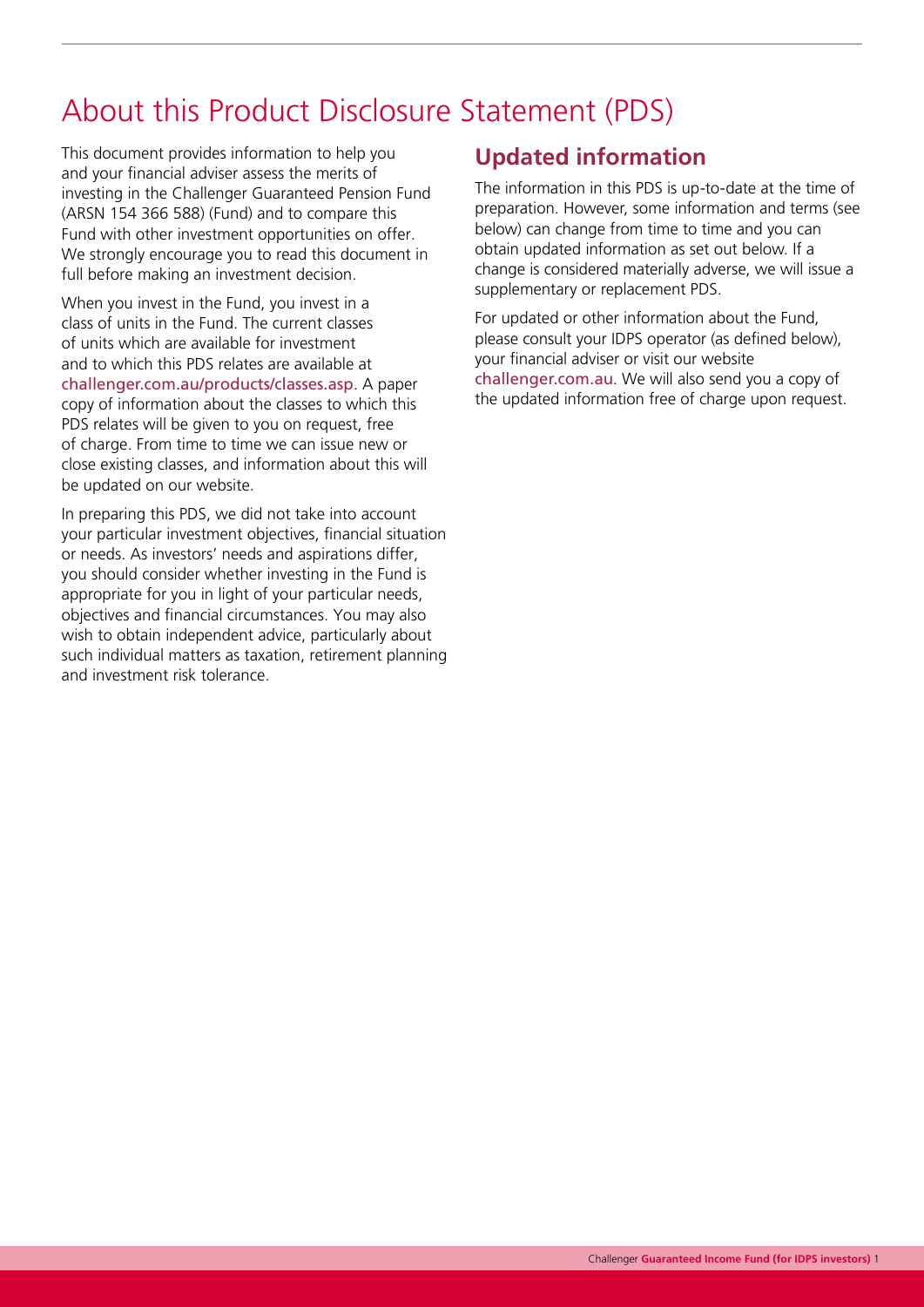## Important terms

| application open period                                                            | Period when applications to invest in a class will be accepted by us.                                                                                                                                         |  |  |
|------------------------------------------------------------------------------------|---------------------------------------------------------------------------------------------------------------------------------------------------------------------------------------------------------------|--|--|
| application unit price                                                             | Price at which units in a class are issued by us and calculated to four decimal places.                                                                                                                       |  |  |
| class                                                                              | When you invest you are investing in a particular class of units in the Fund. Each class<br>has its own commencement date, distribution, maturity date and certain assets and<br>liabilities referable to it. |  |  |
| commencement date                                                                  | Date a particular class initially opens to receive applications.                                                                                                                                              |  |  |
| distribution                                                                       | The distribution amount for a class, payable monthly, per unit held as at the last day<br>of each month which may be increased in line with the Consumer Price Index (CPI) or<br>a fixed percentage.          |  |  |
| early withdrawal                                                                   | Withdrawal of units prior to the maturity date for the applicable class.                                                                                                                                      |  |  |
| early withdrawal unit price                                                        | The unit price that applies on an early withdrawal.                                                                                                                                                           |  |  |
| earnings rate                                                                      | The earnings rate determined by Challenger Life that applies from time to time to the<br>annuities acquired by the Fund.                                                                                      |  |  |
| indexation date                                                                    | The date on which the annual payment amount changes in line with the Consumer<br>Price Index (CPI) or a fixed percentage.                                                                                     |  |  |
| investment term<br>Period from an investor's investment date to the maturity date. |                                                                                                                                                                                                               |  |  |
| investment date                                                                    | Date we receive and accept an application to invest in the Fund.                                                                                                                                              |  |  |
| maturity date                                                                      | Date a particular class ends.                                                                                                                                                                                 |  |  |
| monthly distribution amount                                                        | The dollar amount distributed each month in respect of the total number of units<br>held in a class as at the last day of each month.                                                                         |  |  |
| securities                                                                         | The annuities that form part of the assets of the Fund.                                                                                                                                                       |  |  |
| unitholder                                                                         | IDPS operator who invests directly into the Fund.                                                                                                                                                             |  |  |
| you/your                                                                           | Potential investors who wish to access the Fund through an IDPS operator.                                                                                                                                     |  |  |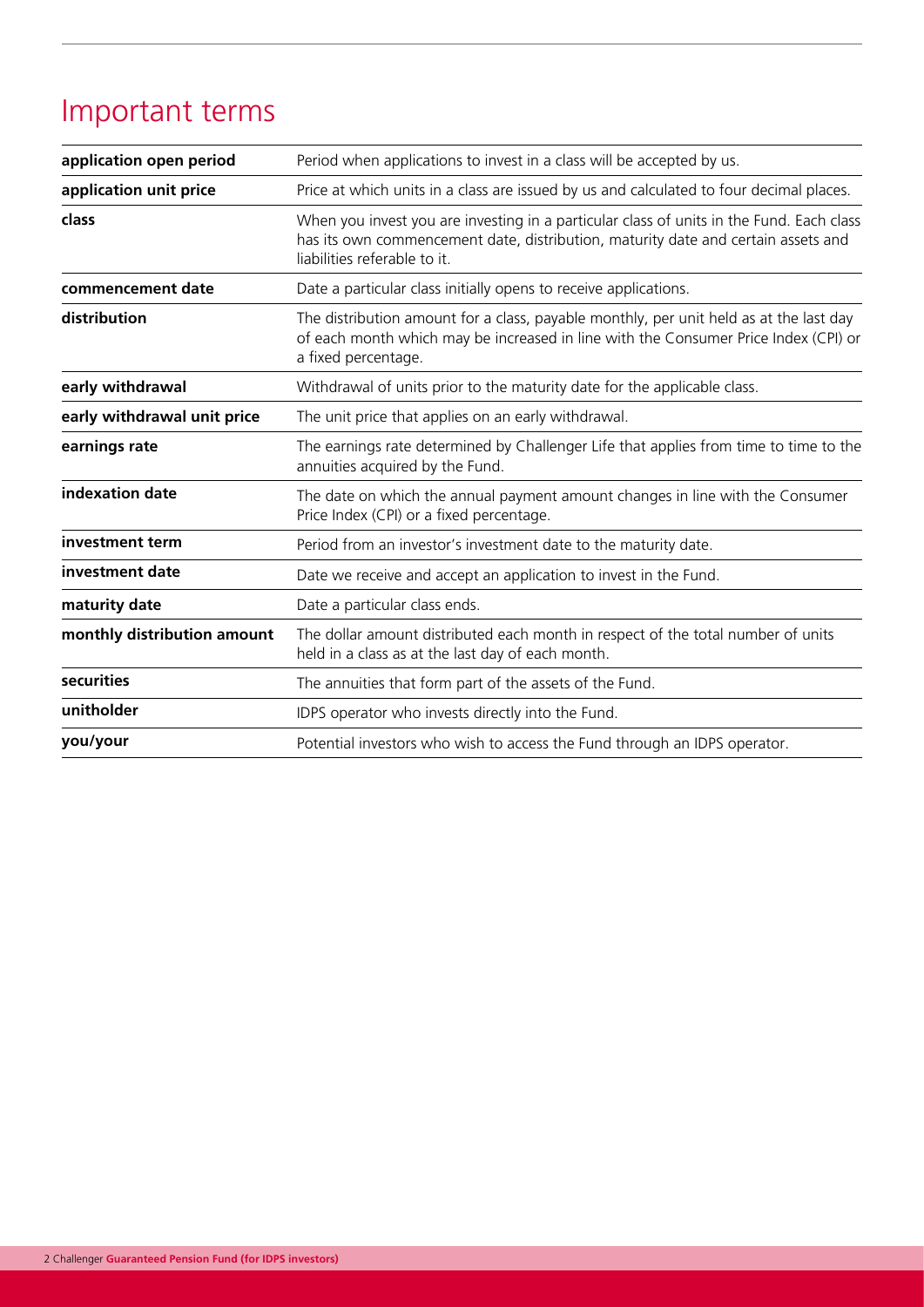## Features at a glance

|                                                           |                                                                                                                                                                                                                                                                                                                                                                                 | <b>More information</b>                                 |  |
|-----------------------------------------------------------|---------------------------------------------------------------------------------------------------------------------------------------------------------------------------------------------------------------------------------------------------------------------------------------------------------------------------------------------------------------------------------|---------------------------------------------------------|--|
| <b>Minimum transaction</b><br>and balance<br>requirements | You need to comply with any minimum transaction and balance<br>requirements of your IDPS operator.                                                                                                                                                                                                                                                                              | 'Managing your<br>investment' on<br>pages 15 to 18.     |  |
| <b>Fees and other costs</b>                               |                                                                                                                                                                                                                                                                                                                                                                                 |                                                         |  |
| Establishment fee                                         | Nil                                                                                                                                                                                                                                                                                                                                                                             |                                                         |  |
| Contribution fee                                          | Nil                                                                                                                                                                                                                                                                                                                                                                             | 'Fees and other                                         |  |
| Withdrawal fee                                            | Nil (refer to 'Early withdrawals' below).                                                                                                                                                                                                                                                                                                                                       | costs' on pages                                         |  |
| Exit fee                                                  | Nil                                                                                                                                                                                                                                                                                                                                                                             | 12 to 14.                                               |  |
| Management costs                                          | Nil                                                                                                                                                                                                                                                                                                                                                                             |                                                         |  |
| Switching fee                                             | Nil                                                                                                                                                                                                                                                                                                                                                                             |                                                         |  |
| <b>Risks of investing in</b><br>the Fund                  | A degree of risk applies to all types of investments, including investments<br>in the Fund. The significant risks are described on pages 10 to 11.                                                                                                                                                                                                                              | 'About the risks of<br>investing' on pages<br>10 to 11. |  |
| <b>Managing your</b><br>investment                        |                                                                                                                                                                                                                                                                                                                                                                                 |                                                         |  |
| Classes                                                   | An investment will be made in a particular class of the Fund. Each class<br>of the Fund has its own particular commencement date, distribution,<br>maturity date and certain assets and liabilities referable to it.<br>The distributions of a particular class may, or may not, be indexed<br>in line with CPI or a fixed percentage.                                          | 'How does the<br>Fund work?' on<br>pages 5 to 9.        |  |
|                                                           | An up-to-date list of the classes currently open for investment is available<br>at challenger.com.au/products/classes.asp.                                                                                                                                                                                                                                                      |                                                         |  |
| Investing                                                 | Investments can only be made during the application open period.<br>To invest, simply complete the documentation required by your IDPS<br>operator. Your IDPS operator can only apply for units in a particular class<br>on your behalf during the application open period.                                                                                                     | 'Managing your<br>investment' on<br>pages 15 to 18.     |  |
| Early withdrawals                                         | The Fund is designed for you to hold your investment for your full<br>investment term until the class maturity date. Early withdrawals will be<br>processed using the early withdrawal unit price (which includes an early<br>withdrawal discount), and you may receive significantly less back than<br>you would if you held your investment until the relevant maturity date. |                                                         |  |
| Death-related early<br>withdrawals                        | Early withdrawals may also be requested by an IDPS operator where<br>requested by the executor or administrator of a deceased person.                                                                                                                                                                                                                                           |                                                         |  |
|                                                           | Transaction cut-off times Valid transaction requests must be received by your IDPS operator by their<br>relevant cut-off times. Please contact your IDPS operator for details of their<br>transaction times. Your IDPS operator must lodge all valid transaction requests<br>with us prior to 3pm Sydney time to be processed effective that day.                               |                                                         |  |
| <b>Distributions</b>                                      |                                                                                                                                                                                                                                                                                                                                                                                 |                                                         |  |
| Frequency                                                 | Monthly                                                                                                                                                                                                                                                                                                                                                                         |                                                         |  |
| Payment methods                                           | Distributions will be paid to your IDPS operator as soon as practicable<br>after the end of the distribution period.                                                                                                                                                                                                                                                            | 'Distribution<br>payments' on<br>page 19.               |  |
| Re-investment                                             | The Fund does not offer the re-investment of distributions due to the<br>product structure.                                                                                                                                                                                                                                                                                     |                                                         |  |
| Indexation                                                | Certain classes allow for distribution payments to be increased in line<br>with CPI or a fixed percentage.                                                                                                                                                                                                                                                                      |                                                         |  |
| <b>Valuations and pricing</b>                             |                                                                                                                                                                                                                                                                                                                                                                                 | 'Unit prices and                                        |  |
|                                                           | Valuing the Fund's assets Usually valued each Sydney business day.                                                                                                                                                                                                                                                                                                              | valuing assets                                          |  |
| Unit pricing                                              | Usually calculated each Sydney business day. Unit pricing for death-related<br>early withdrawals will usually be calculated on a Sydney non-business day.                                                                                                                                                                                                                       | and liabilities'<br>on page 18.                         |  |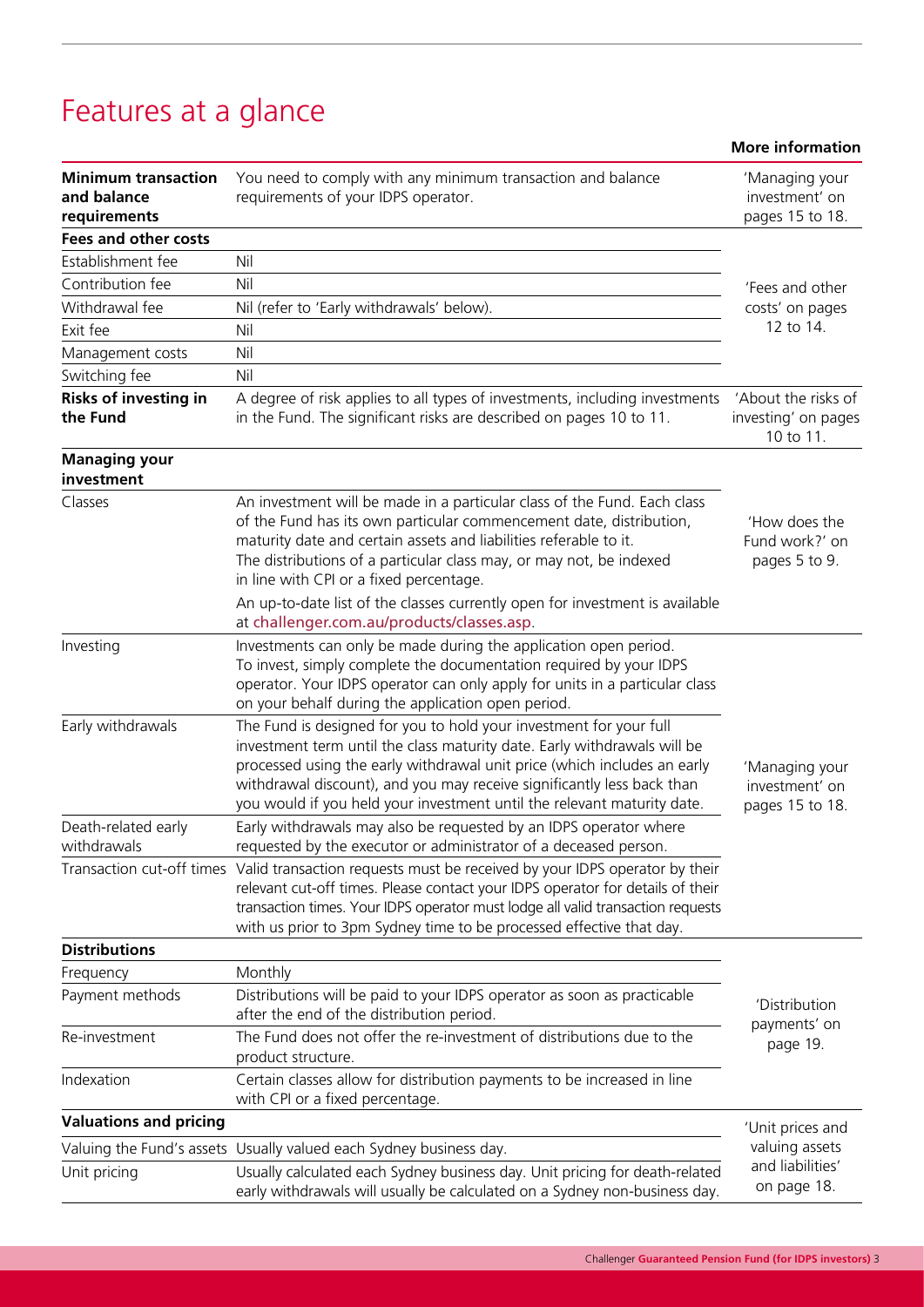## About the Fund

| <b>Suggested investment</b>                                | Until the class maturity date.                                                                                                                                                                                                                                                                                                                                                                                                                                                                                                                                                                                                                                                                                                                                                                                                                          |  |  |  |
|------------------------------------------------------------|---------------------------------------------------------------------------------------------------------------------------------------------------------------------------------------------------------------------------------------------------------------------------------------------------------------------------------------------------------------------------------------------------------------------------------------------------------------------------------------------------------------------------------------------------------------------------------------------------------------------------------------------------------------------------------------------------------------------------------------------------------------------------------------------------------------------------------------------------------|--|--|--|
| timeframe for each<br>class                                | You should be aware that if you withdraw before the class maturity date, you may receive<br>significantly less back than if you held your investment until the class maturity date (refer to<br>'Early withdrawals' on page 16 for further details). You should not invest in the Fund unless<br>your intention is to remain fully invested until the class maturity date.                                                                                                                                                                                                                                                                                                                                                                                                                                                                              |  |  |  |
| <b>Investment type</b>                                     | The Fund is a registered managed investment scheme. The Fund is not a superannuation or<br>pension product.                                                                                                                                                                                                                                                                                                                                                                                                                                                                                                                                                                                                                                                                                                                                             |  |  |  |
| <b>Investment objective</b>                                | The Fund aims to provide regular distribution payments until maturity by investing in<br>annuities provided by Challenger Life. Depending on whether indexation applies to a class,<br>the distribution payments may be increased in line with CPI or a fixed percentage.                                                                                                                                                                                                                                                                                                                                                                                                                                                                                                                                                                               |  |  |  |
| <b>Investment strategy</b><br>and universe                 | The Fund will invest in annuities provided by Challenger Life that closely match the<br>distributions and maturity profile of the relevant class. The Fund may also hold cash.                                                                                                                                                                                                                                                                                                                                                                                                                                                                                                                                                                                                                                                                          |  |  |  |
| Investment approach                                        | To invest in annuities provided by Challenger Life, the terms of which support the<br>distributions of each class. The annuities provided by Challenger Life are referable to<br>Challenger Life's Statutory Fund No. 2.                                                                                                                                                                                                                                                                                                                                                                                                                                                                                                                                                                                                                                |  |  |  |
|                                                            | Challenger Life will invest the assets of the statutory fund. Generally, the fund will be<br>invested in cash, shares, government and corporate bonds, convertible notes, debt<br>instruments, geared and ungeared property investments, infrastructure investments and<br>other assets. The underlying investment objectives of the Statutory Fund include:                                                                                                                                                                                                                                                                                                                                                                                                                                                                                            |  |  |  |
|                                                            | • achieving consistent returns from investments that ensure that the quaranteed rate of<br>return offered to policyholders is earned; and                                                                                                                                                                                                                                                                                                                                                                                                                                                                                                                                                                                                                                                                                                               |  |  |  |
|                                                            | • matching the liability cash flows with cash flows receivable from the underlying assets.                                                                                                                                                                                                                                                                                                                                                                                                                                                                                                                                                                                                                                                                                                                                                              |  |  |  |
|                                                            | Both the Statutory Fund and Challenger Life are subject to prudential supervision by APRA.<br>The Fund, however, is not regulated by APRA.                                                                                                                                                                                                                                                                                                                                                                                                                                                                                                                                                                                                                                                                                                              |  |  |  |
|                                                            | For information on the guarantees relating to the Fund, please refer to 'About the<br>guarantees' on page 8.                                                                                                                                                                                                                                                                                                                                                                                                                                                                                                                                                                                                                                                                                                                                            |  |  |  |
| Labour standards<br>or environmental,<br>social or ethical | We take account of labour standards and environmental, social and ethical considerations<br>in selecting, retaining and realising an investment through our adherence with Challenger<br>Limited policies related to responsible investment.                                                                                                                                                                                                                                                                                                                                                                                                                                                                                                                                                                                                            |  |  |  |
| considerations                                             | Challenger Limited is a signatory to the Principles of Responsible Investment (PRI) and aims<br>to be a responsible investor by considering environmental, social and governance (ESG)<br>factors when investing the assets of the statutory fund. In signing up to PRI, Challenger<br>Limited has committed to extending ESG integration activities across its investments, as<br>it recognises that such factors are important factors impacting investment performance<br>over the longer term. While Challenger Life takes into account ESG considerations when<br>investing the assets of the statutory fund, it does not adhere to any particular set of<br>standards and has no predetermined view as to what constitutes such considerations, or<br>the extent to which they will be taken into account in its investment management practices. |  |  |  |
| <b>Asset allocation ranges</b>                             | 100%<br>Annuities and cash                                                                                                                                                                                                                                                                                                                                                                                                                                                                                                                                                                                                                                                                                                                                                                                                                              |  |  |  |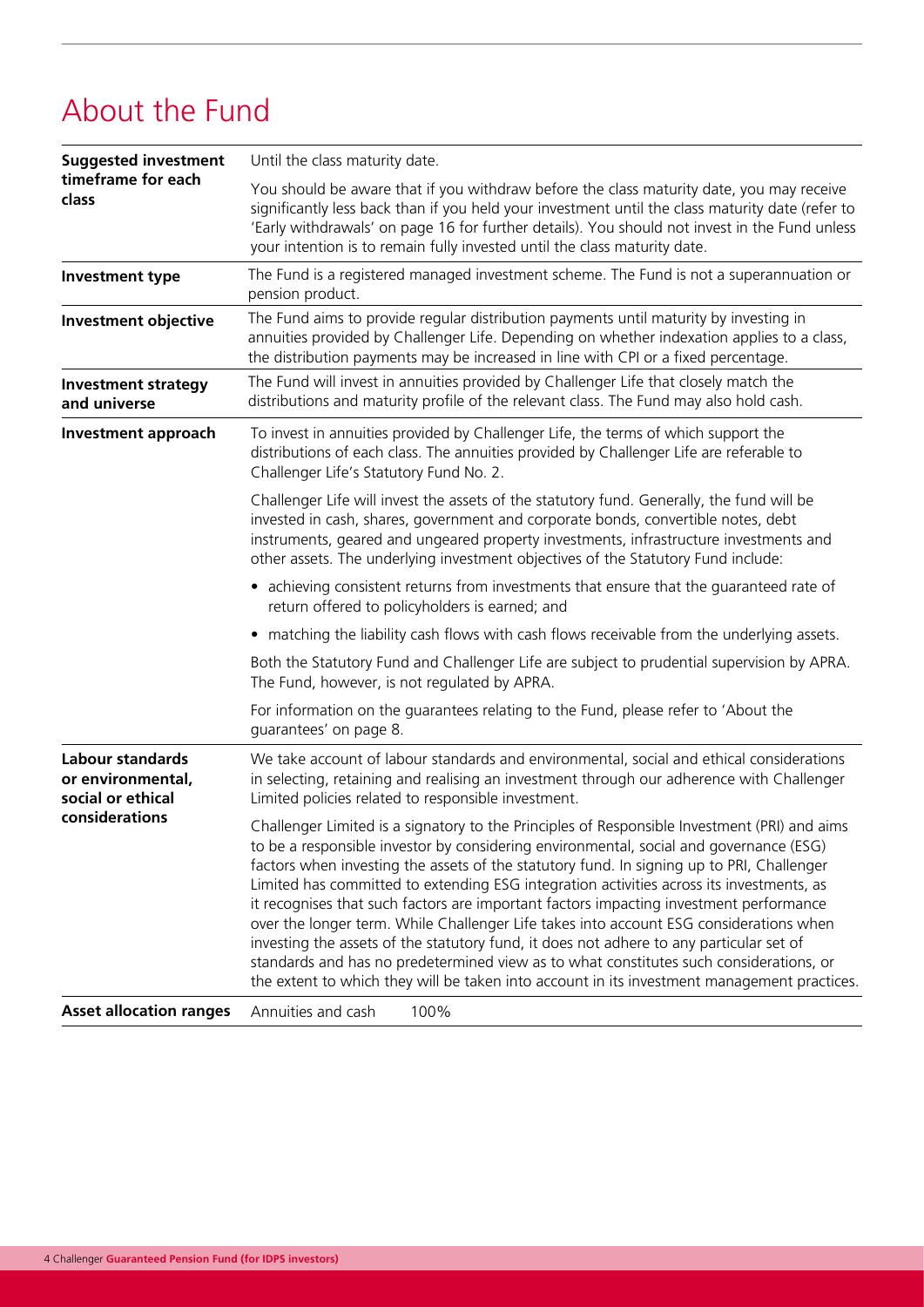## **What type of Fund is this?**

The Fund is not a superannuation or pension product. The Fund is a registered managed investment scheme that invests in annuities provided by Challenger Life. An annuity is a life insurance contract that provides a series of regular payments received for an agreed period of time in return for the payment of a lump sum of money. The Fund offers investors the opportunity to invest in units that provide regular distribution payments until maturity. Some classes may offer the ability to increase your regular distribution amount with CPI or a fixed percentage.

While the aim of the Fund is to gain exposure to annuities issued by Challenger Life, unitholders in the Fund do not have any entitlement to a particular underlying annuity contract or its income stream.

### **How does the Fund work?**

#### **Classes**

When you invest in the Fund, you purchase units in a particular class of the Fund. Units in a class are purchased at the applicable application unit price as at your investment date. Please refer to 'Application unit price' on page 18 for information on how this unit price is calculated.

For each class we will set a particular commencement date, distribution and maturity date. We will also determine whether or not the distributions for a class will increase with CPI or a fixed percentage (and, if so, the indexation date). An up-to-date list of the classes currently on offer is available at

[challenger.com.au/products/classes.asp.](http://www.challenger.com.au/products/classes.asp)

#### **The earnings rate**

Challenger Life sets an earnings rate for the annuities referable to each class. This earnings rate is generally set weekly in advance.

The earnings rate is important because the rate that applies as at your investment date will determine the application unit price at which you purchase units.

If, on your investment date, the earnings rate had increased from that which applied on the class commencement date, the application unit price would decrease, meaning you would be able to purchase units at a lower price (without taking into account any accrued income).

Conversely, if on your investment date, the earnings rate had decreased from that which applied on the class commencement date, the application unit price would increase, meaning you would be able to purchase units at a higher price (without taking into account any accrued income).

The earnings rate that applies as at any early withdrawal date will also be relevant in determining the early withdrawal unit price.

For more information on how the application unit price and early withdrawal unit price are calculated, please refer to 'Application unit price' and 'Early withdrawal unit price' on pages 18 to 19.

For the current earnings rates applicable to the classes on offer, please contact your financial adviser or IDPS operator.

#### **Regular income (distribution)**

Each class will offer a distribution per unit held which provides the security of receiving regular monthly distribution payments throughout your investment term. If you invest in an indexed class, the distribution will be increased in line with CPI or a fixed percentage.

The actual dollar amount you will receive each month is determined by the number of units you hold as at the last day of each month multiplied by the distribution amount.

If you invest part way through a month, you will still receive the full distribution for that month.

Your regular monthly distribution amount will be made up of both capital and income. You do not receive any amount back other than your final distribution amount at the maturity date.

Challenger Life provides certain guarantees in relation to the annuities it provides which generate returns to the Fund that equal the distribution and the maturity unit price it provides to the responsible entity (refer to 'About the guarantees' on page 8 for more information).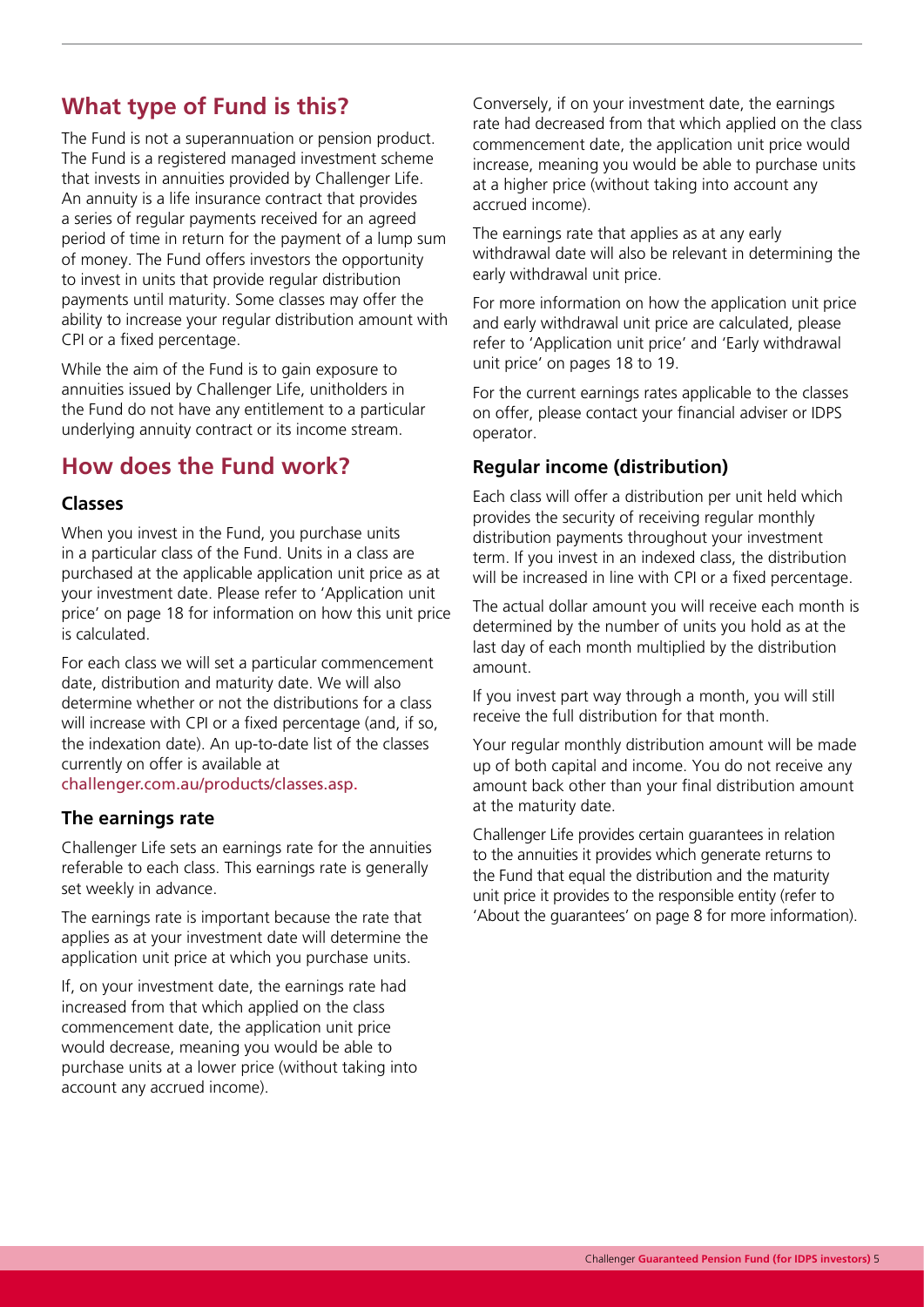#### **Non-indexed classes**

If you are invested in a non-indexed class, each monthly distribution will be \$1.00 per unit.

For example, the class you are invested in has a distribution of \$1.00 per unit per month, and you hold 1,000 units as at the last day of the month, so you will receive a distribution amount of \$1,000 (\$1.00 x 1,000 units).

The distribution applies to all investors in that class and will not change throughout the life of that class.

#### **Indexed classes**

If you have invested in an indexed class, your monthly distribution will increase with CPI or a fixed percentage at each indexation date. For example, if the class you are invested in initially offered a \$1.00 distribution per unit per month and 3% indexation, as at the indexation date (generally at 12 month intervals), the monthly distribution amount will increase from \$1.00 to \$1.03 for the next 12 payments.

In this example, if you held 1,000 units as at the last day of the month (after the distribution was indexed), you would receive a distribution amount of \$1,030 (\$1.03 x 1000 units).

If the class you are invested in provides for CPI indexation, your monthly distribution will be increased on each indexation date to reflect any applicable CPI increase.

The indexed distribution applies to all investors in that class. The distribution amount will again be indexed at the next indexation date (which will be in 12 months time).

The indexation date will be available online at [challenger.com.au/](https://www.challenger.com.au/annuities/GPF)annuities/GPF.

## **Scenarios**

The following scenarios are provided to help demonstrate how an investment in the Fund works. They are indicative only and use rates and figures selected by us to demonstrate how a class works. They are not based on any investor's particular investment objectives, financial situations or needs, and it is recommended investors obtain independent advice before deciding to invest.

**The Fund is designed for you to hold your investment for the full investment term, until the class maturity date. You should not invest in the Fund unless your intention is to remain fully invested until the class maturity date.**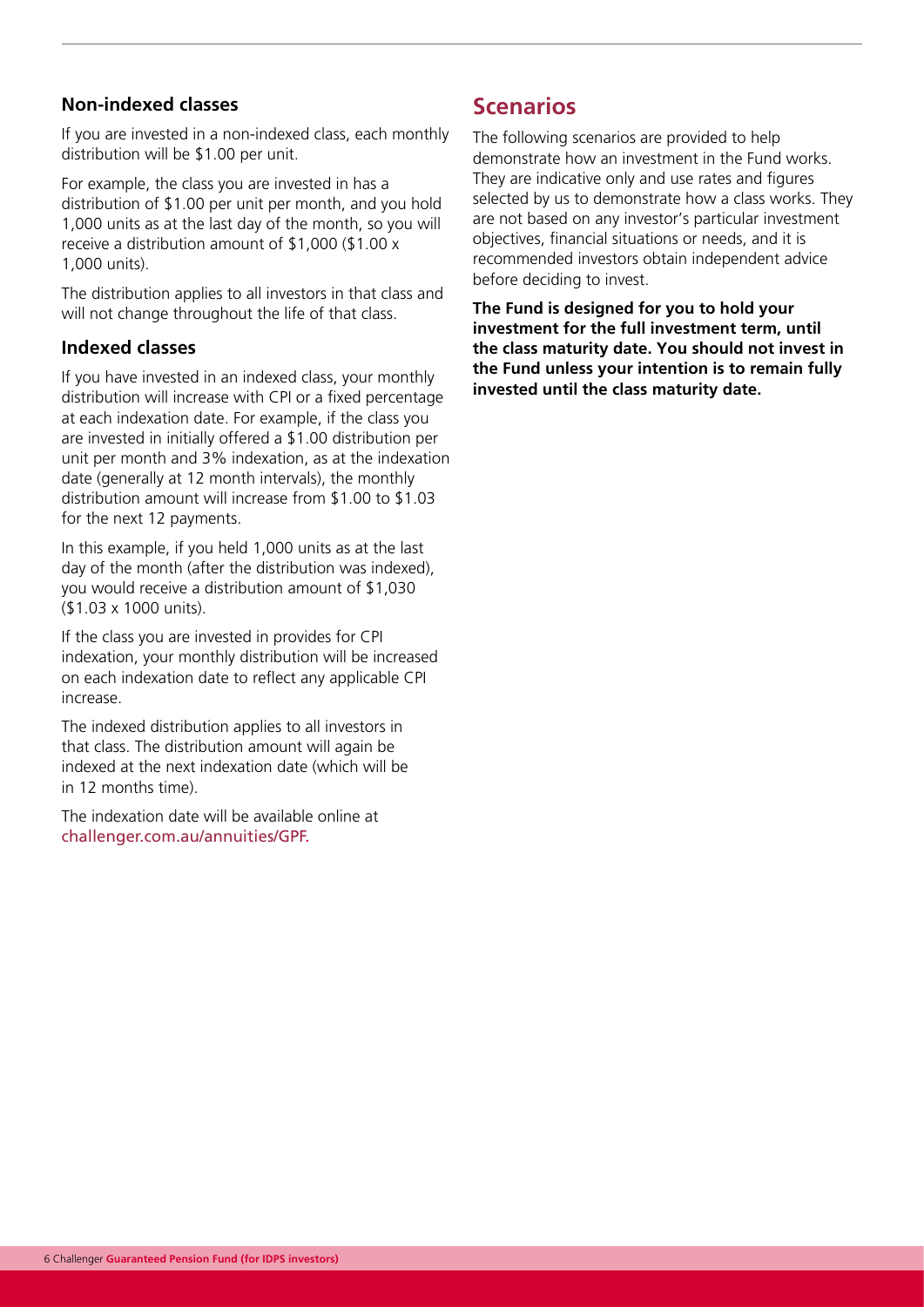## **Scenario: Investing on the class commencement date with no indexation**

| <b>Graph assumptions</b> |                                                   |  |
|--------------------------|---------------------------------------------------|--|
| Investment period        | 1 July 2021 to 30 June 2026                       |  |
| <b>Earnings rate</b>     | 1.50% (i.e. no change during the investment term) |  |
| <b>Distribution</b>      | \$1.00 per unit (per month)                       |  |



The diagram above is illustrative only and not to scale. This diagram is based on the assumptions set out in this scenario. Figures used in the graph and assumptions may have been rounded. The application unit price may include accrued income. The early withdrawal unit price assumes a maximum discount of 2% p.a., refer to 'Early withdrawal unit price' on page 19.

Based on holding your investment until the class maturity date and the assumptions above, if you invested \$57,770 on the class commencement date, when the earnings rate was 1.50% and the application unit price was \$57.77 you would:

- purchase 1,000 units
- receive \$1,000 per month as regular monthly distribution until the class maturity date
- receive total payments over the life of your investment of \$60,000.

#### **Early withdrawal examples**

The table below shows the early withdrawal amount you will receive if you choose to withdraw before the class maturity date (e.g. 1 January 2024), and the impact differing earnings rates have on this early withdrawal amount. The early withdrawal amount assumes a maximum discount of 2% p.a.

| Earnings rate as at 1 January 2024 (i.e. withdrawal date)  | 2.50%    | 1.50%    | $0.5\%$  |
|------------------------------------------------------------|----------|----------|----------|
| Distribution amounts already received as at 1 January 2024 | \$30,000 | \$30,000 | \$30,000 |
| Early withdrawal amount as at 1 January 2024               | \$27.604 | \$27.959 | \$28,320 |
| Total amounts that will have been received on withdrawal   | \$57.604 | \$57.959 | \$58,320 |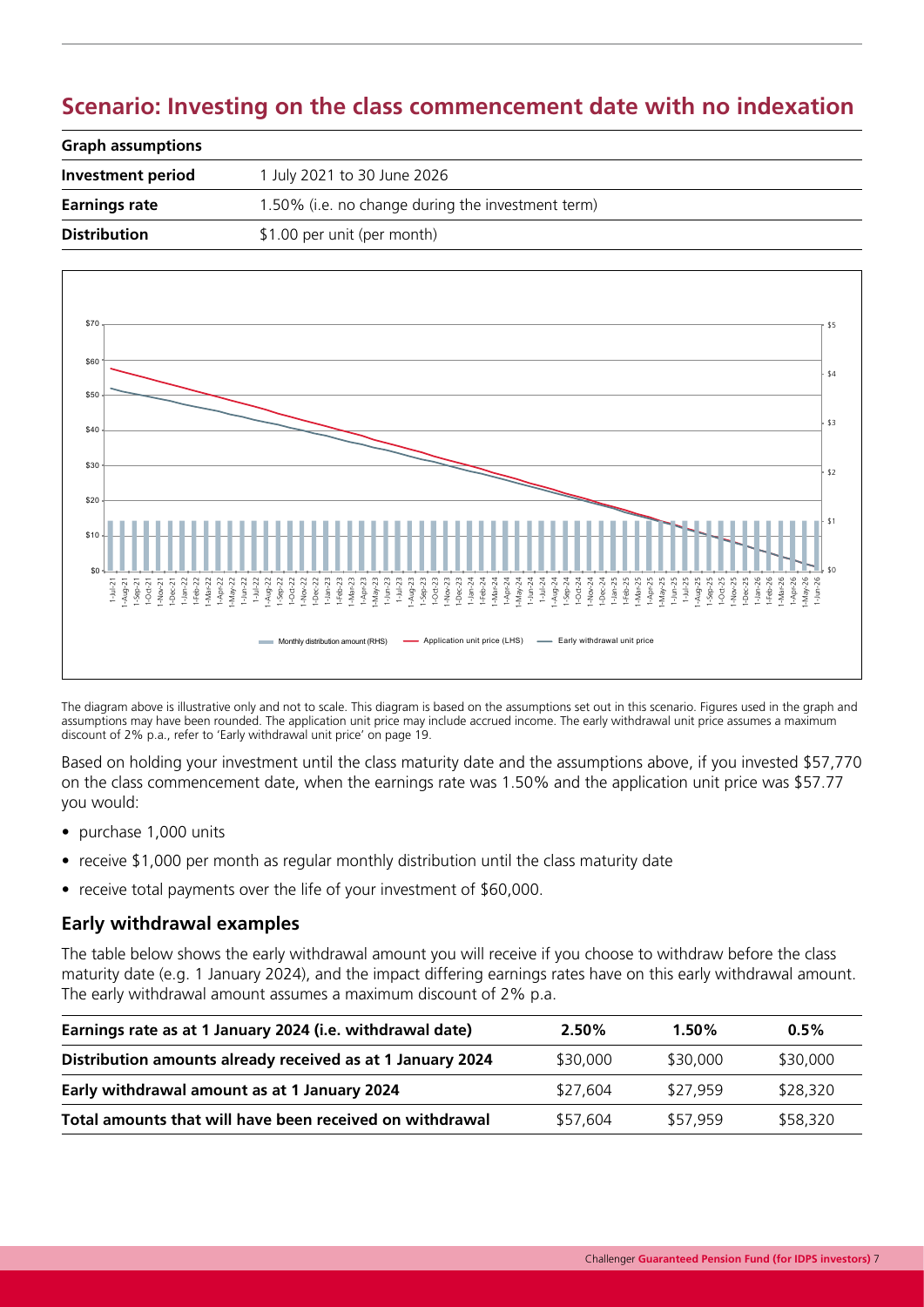#### **Final payment on maturity**

As at a class maturity date, we will process one final payment and then terminate the class. Once a class is terminated, your investment in the class will cease and you will not be able to invest in, switch or withdraw from the class.

The final payment will be made up of your final regular monthly distribution amount. No additional amounts are payable on maturity. This final payment would generally be made up of income and capital.

We will make this final payment to your IDPS operator as soon as practicable after the class maturity date. You should check with your IDPS operator to see when they will pass this final payment onto you.

If you have invested in a non-indexed class, your final distribution payment will be \$1.00 per unit. The actual dollar amount you receive will depend on the number of units you hold as at the class maturity date. For example, if you held 1,000 units as at the class maturity date, you would receive \$1,000 as your maturity value  $(\$1.00 \times 1,000$  units).

If you have invested into an indexed class, your final distribution amount is calculated using the final indexed distribution per month at the time of maturity. The actual dollar amount you will receive will depend on the number of units held as well as the final indexed monthly distribution at the time. For example, if you held 1,000 as at the class maturity date, and the final distribution amount was \$1.20, you would receive \$1,200 as your final distribution amount (\$1.20 x 1,000 units).

It is important to note that there is a relationship between your distribution and the application unit price at which you purchase units. As the distribution unit prices are fixed at the commencement of the relevant class, any changes to the underlying earnings rate applicable to new investments will be reflected in the application unit price.

### **About the guarantees**

References to Challenger Life's obligations below refer to, and are limited to, the annuities and contractual guarantees provided by Challenger Life from its Statutory Fund No. 2 to the Fund.

The effect of the operation of the terms of the annuities to be provided by Challenger Life, is that Challenger Life is contractually obliged to make regular income and capital payments to the Fund. These payments are intended to match each distribution from the Fund including the final distribution amount.

Through the operation of the terms of these annuities, Challenger Life contractually undertakes and guarantees to the Fund the payment of these amounts. The payments that Challenger Life is required to make are, however, limited to the assets of the Statutory Fund. These payment obligations are also subject to any changes to relevant laws (including taxation laws) that apply to life insurance companies and annuities, its right to vary the terms of the annuities to meet any changes to legislative requirements, and its right to make deductions for charges such as stamp duty, tax and other government charges. The Fund's ability to pay the distributions will depend on Challenger Life meeting these contractual obligations.

It is important to note that while Challenger Life is contractually obliged to make the relevant guaranteed income and capital payments from its Statutory Fund to the Fund, no other company in the Challenger Group provides a guarantee to you in respect of the Fund. Refer to 'About the risks of investing' on pages 10 to 11 for information on the significant risks of investing in the Fund.

We, as the responsible entity of the Fund, do not provide any guarantee in respect of the Fund including the payment of distributions. In addition to your investment not being guaranteed by the responsible entity, it is also not secured against loss, and under the constitution there is no recourse against the responsible entity (including in its personal capacity) or for investors in one class against the assets of the Fund that are referable to another class.

#### **About Challenger Life**

As at the date of this PDS, Challenger Life is the largest issuer of annuities in Australia. Its annuities offer competitive rates and are backed by a diversified portfolio of high-quality assets including debt investments, property and infrastructure.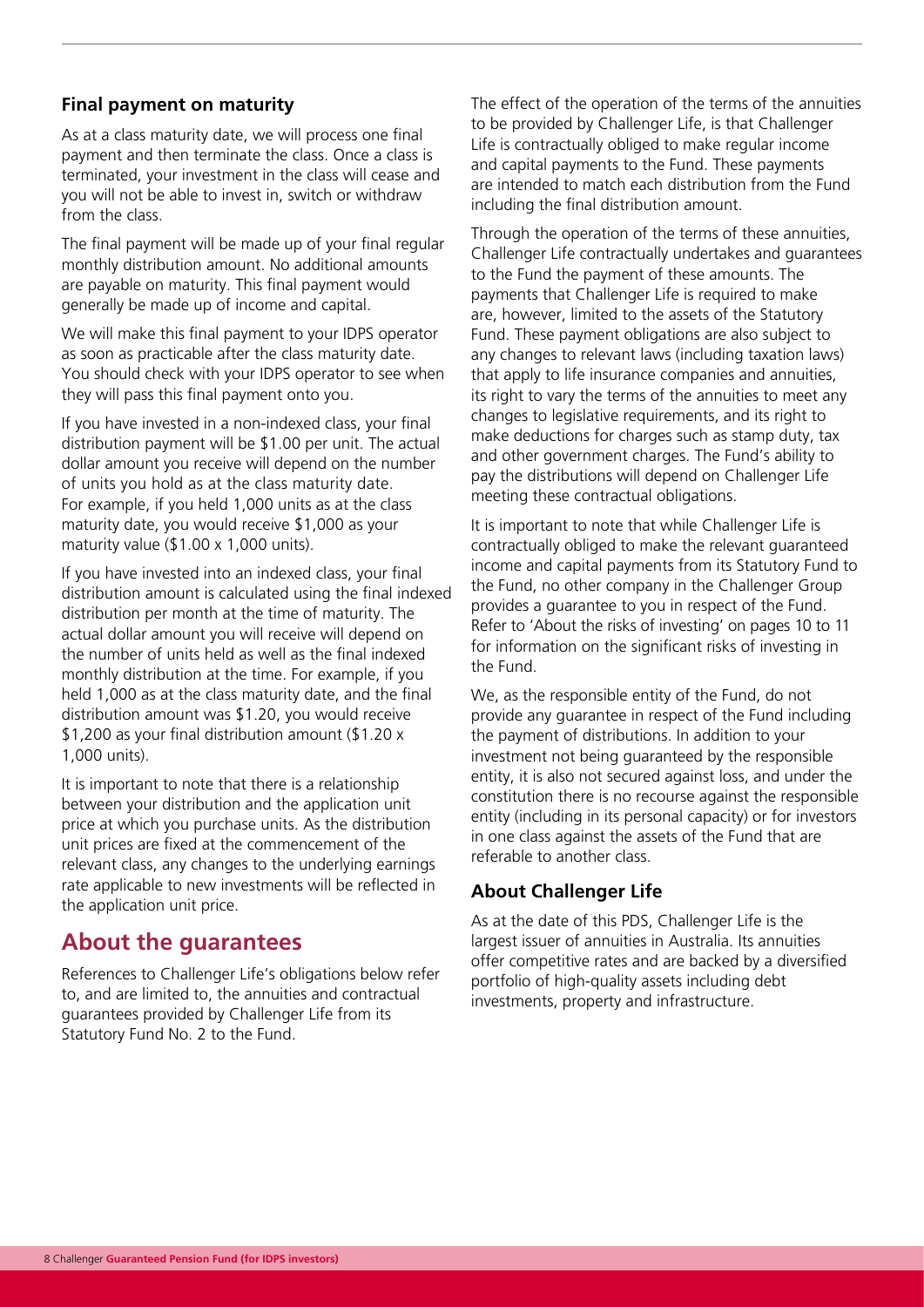Challenger Life is regulated under the Life Act 1995 (which governs the provision of annuities in Australia), and the prudential standards made under it, which prescribe minimum capital and solvency requirements, for Challenger Life as well as for the annuity business it writes. APRA actively supervises Challenger Life's compliance with these requirements, which are designed to ensure that they are able to meet their obligations to investors. For example, Challenger Life is required to hold enough capital to withstand a one in 200-year shock event. Even so, unforeseen and extreme circumstances that might impact their ability to make payments to the Fund can never be completely ruled out. For more information on the Statutory Fund, please refer to 'Investment approach' on page 4.

For more information about Challenger Life, please speak to your financial adviser or visit our website [challenger.com.au](https://www.challenger.com.au/).

#### **About us**

We are the responsible entity of the Fund. As responsible entity, we manage the operation of the Fund, issues units in the Fund and are legally responsible under the Corporations Act to unitholders in the Fund.

### **Can you make changes to your investment once it has commenced?**

You cannot make adjustments to your investment once it has commenced. You may make additional investments into any class during the application open period for that class. Please refer to 'Additional investments' on page 15 for more information.

You may make an early withdrawal from the Fund, in part or full; however, it is important to note that any early withdrawal will be processed using an early withdrawal unit price (which may include an early withdrawal discount). Therefore, you may receive significantly less back than your initial investment amount. Please refer to 'Early withdrawals' on page 16 for more information.

## **Up-to-date information about the Fund**

You can obtain up-to-date information for the Fund by contacting your IDPS operator, financial adviser or visiting our website [challenger.com.au](https://www.challenger.com.au/). A paper copy of any updated information will be given to you, on request, without charge.

#### **Continuous disclosure**

We as the responsible entity of the Fund, are subject to continuous disclosure obligations that require us to make material information available to investors. You can obtain a copy of the Fund's continuous disclosure information by visiting our website

[challenger.com.au](https://www.challenger.com.au/). A paper copy of any updated information will also be given to you, on request, without charge.

#### **Changes to investment policy**

The Fund's constitution permits a wide range of investments and gives us, as responsible entity, broad investment powers. We may vary the investment objective, strategy and processes set out in this PDS, provided that we give unitholders written notice of any material variation we believe they would not have reasonably expected.

#### **Changes to legislation**

Changes to the law could affect the value or tax treatment of an investment in the Fund or its underlying assets. Please refer to 'Regulatory risk' on page 11 for more information.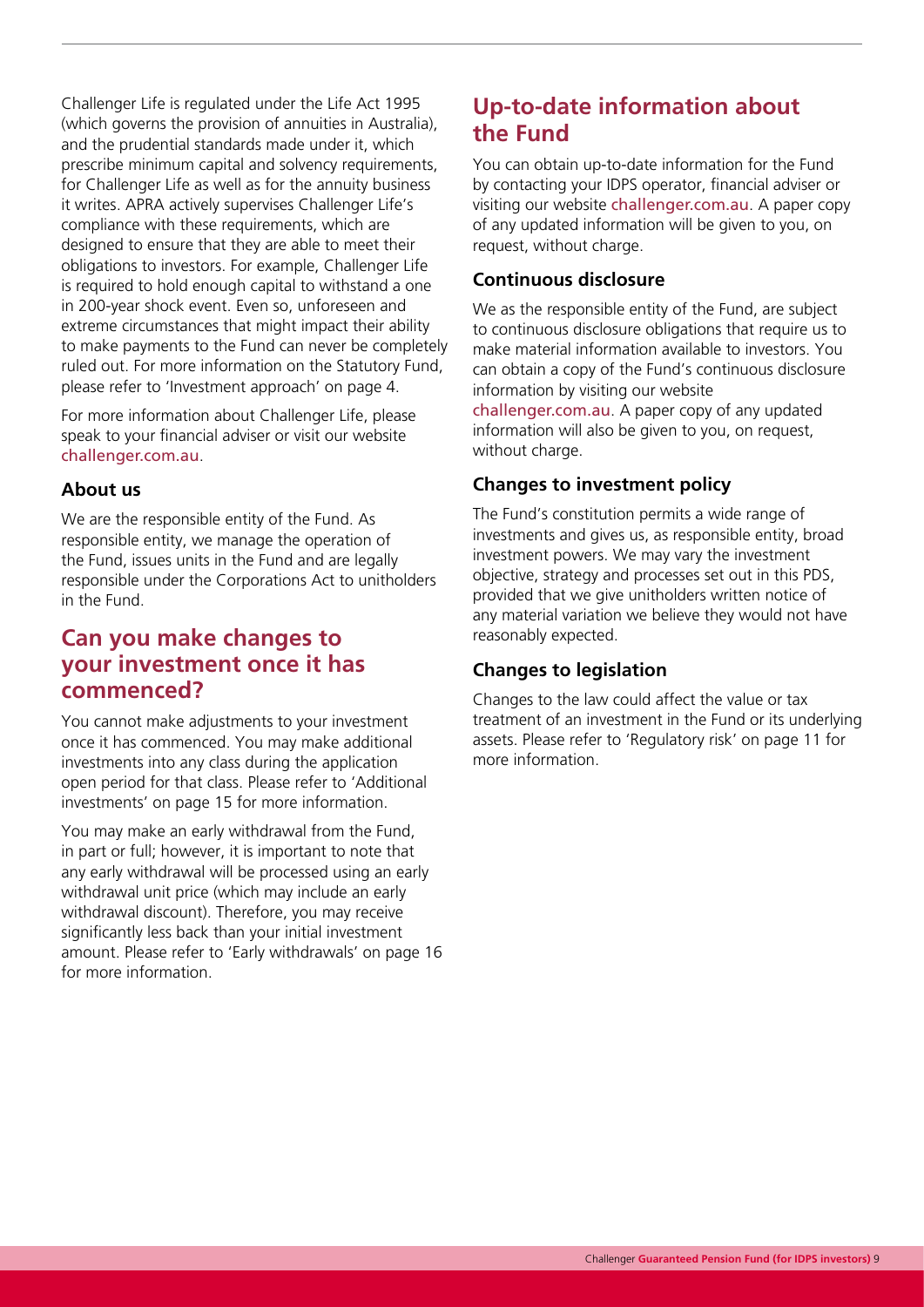## About the risks of investing

Risk can mean different things to different investors and a degree of risk applies to all types of investments. As investing in the Fund involves exposing your investment to a range of risks, it is important that you understand:

- the risks involved in investing in the Fund;
- how these risks compare with the risks of other investments;
- how comfortable you are in exposing your investment to risk; and
- the extent to which the Fund fits into your overall financial plan.

Investments are subject to many risks, not all of which can be predicted or foreseen. Ensuring you select an investment that matches your investment timeframe and investment needs will help you manage the risks of investing. You should consult your financial adviser before making a decision to invest as they can help you consider and understand the risks of investing.

The table below explains the significant risks associated with investing in the Fund.

| Early withdrawal<br>risk | The Fund is designed for you to hold your investment until the class maturity date. You should not<br>invest in the Fund unless your intention is to remain fully invested until the class maturity date. If<br>you withdraw, in part or full, before the relevant class maturity date, you may receive significantly<br>less back than you would if you held your investment until the class maturity date. Please refer to<br>'Early withdrawals' on page 16 for information on early withdrawals.                                                                                                                                                                                                     |  |  |
|--------------------------|----------------------------------------------------------------------------------------------------------------------------------------------------------------------------------------------------------------------------------------------------------------------------------------------------------------------------------------------------------------------------------------------------------------------------------------------------------------------------------------------------------------------------------------------------------------------------------------------------------------------------------------------------------------------------------------------------------|--|--|
|                          | The Fund may suspend or spread withdrawal requests in extreme circumstances, including where<br>the responsible entity considers that it is in the interests of unitholders (including unitholders in<br>the applicable class). Please refer to 'Early withdrawals' on page 16 for more information on early<br>withdrawals as well as the circumstances in which payments of early withdrawals may be delayed,<br>suspended or spread over subsequent periods.                                                                                                                                                                                                                                          |  |  |
| <b>Fund risk</b>         | Risks associated with the Fund or a particular class include termination of the Fund or a class prior<br>to the relevant class maturity date or closure to new investments into the Fund or a class prior to<br>the end of the relevant application open period.                                                                                                                                                                                                                                                                                                                                                                                                                                         |  |  |
|                          | We may terminate the Fund or a class prior to the relevant class maturity date by notice to<br>unitholders (refer to 'Termination' on page 21 for more information).                                                                                                                                                                                                                                                                                                                                                                                                                                                                                                                                     |  |  |
|                          | There is also a risk that the Fund may not be able to meet its obligations to you. If the Fund is<br>unable to meet its obligations to you, you will not be able to recover any unpaid amounts from any<br>entity in the Challenger Group (including us and Challenger Life), from any other entity or from the<br>assets referable to another class (where the assets of the Fund, referable to a class, are insufficient<br>for that purpose). Unitholders, however, have a right of first priority in relation to the assets of<br>the Fund referable to the applicable class in respect of any such unsatisfied obligations (refer to<br>'Recourse of unitholders' on page 21 for more information). |  |  |
|                          | Your investment in the Fund is governed by the terms of the constitution and the PDS for the Fund,<br>each as amended from time to time and notified to unitholders. There is also a risk that investing in<br>the Fund may give different results from holding the underlying assets of the Fund directly because of:                                                                                                                                                                                                                                                                                                                                                                                   |  |  |
|                          | • income accrued in the class at the time of investing; and                                                                                                                                                                                                                                                                                                                                                                                                                                                                                                                                                                                                                                              |  |  |
|                          | • the consequences of investment and withdrawal decisions made by other investors in the class;<br>for example, a large level of withdrawals from the class may lead to the need to sell underlying<br>assets which would potentially realise income.                                                                                                                                                                                                                                                                                                                                                                                                                                                    |  |  |
|                          | We aim to manage these risks by monitoring the Fund and acting in investors' best interests.<br>Winding up the Fund will result in crystallisation of tax positions (both income and capital) at<br>that time.                                                                                                                                                                                                                                                                                                                                                                                                                                                                                           |  |  |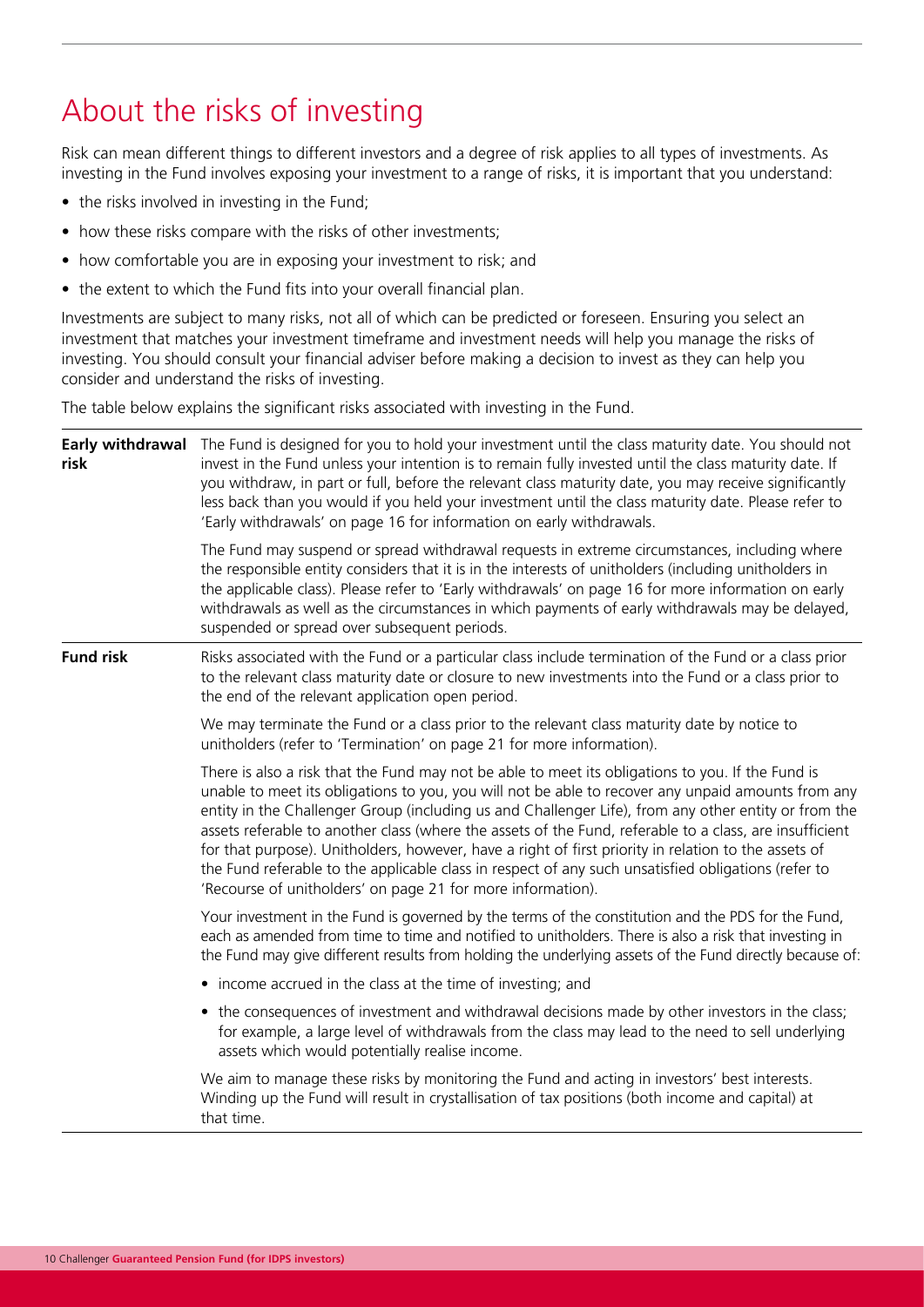|                        | Counterparty risk Challenger Life is contractually obliged under the terms of the annuity contracts entered into with<br>the Fund to, amongst other things, make regular income payments to the Fund from its Statutory<br>Fund. These payments are intended to match each distribution for each class. Challenger Life's<br>ability to meet these obligations is dependent on the assets the Statutory Fund holds from time<br>to time, and on capital support in accordance with the capital adequacy standards it is required<br>to meet under APRA prudential standards (refer to 'About Challenger Life' on pages 8 and 9<br>for more information). |  |  |
|------------------------|----------------------------------------------------------------------------------------------------------------------------------------------------------------------------------------------------------------------------------------------------------------------------------------------------------------------------------------------------------------------------------------------------------------------------------------------------------------------------------------------------------------------------------------------------------------------------------------------------------------------------------------------------------|--|--|
|                        | Challenger Life's ability to meet these capital support obligations is dependent on its ability to meet<br>its financial obligations as and when they fall due, i.e. on its creditworthiness. The payments that<br>Challenger Life is required to make are subject to any changes to relevant laws (including taxation<br>laws) that apply to life insurance companies.                                                                                                                                                                                                                                                                                  |  |  |
|                        | As a result, the Fund's ability to pay the distributions in respect of a class will depend on Challenger<br>Life meeting its obligations under the applicable annuity contracts.                                                                                                                                                                                                                                                                                                                                                                                                                                                                         |  |  |
|                        | As with any counterparty to a contract, there is a risk that Challenger Life might not meet its<br>obligations under the annuity contracts, and that the assets of the Statutory Fund that support the<br>annuities issued by Challenger Life to the Fund are insufficient to meet Challenger Life's payment<br>obligations under the annuities provided to the Fund.                                                                                                                                                                                                                                                                                    |  |  |
|                        | This risk is mitigated because, in the event that Challenger Life becomes insolvent and is wound up,<br>all payments in respect of the annuities are liabilities of the Statutory Fund.                                                                                                                                                                                                                                                                                                                                                                                                                                                                  |  |  |
|                        | The Fund's rights in respect of the annuities are limited in the first instance to assets of the Statutory<br>Fund. In the event of an insufficiency of assets to meet liabilities relating to the annuity contracts,<br>the Fund may have a right to claim against other assets of Challenger Life on a winding up of<br>Challenger Life or termination of the Statutory Fund, subject to the below.                                                                                                                                                                                                                                                    |  |  |
|                        | The Fund has no rights to any assets of other statutory funds of Challenger Life except as may be<br>ordered by a court on a winding up of Challenger Life or on the appointment of a Judicial Manager<br>(noting there can be no certainty of outcome in this regard).                                                                                                                                                                                                                                                                                                                                                                                  |  |  |
|                        | Challenger Life has the right under the annuities to recover from the responsible entity by<br>deductions from the income payments payable to the Fund, any stamp duty, tax, or other<br>government charges or imposts or a proportionate part thereof that may be imposed in respect of<br>the annuities, an annuity or its annuity business. Challenger Life also reserves the right to:                                                                                                                                                                                                                                                               |  |  |
|                        | • adjust income payments and tax instalments as a result of any change in taxation or other<br>legislative provision; or                                                                                                                                                                                                                                                                                                                                                                                                                                                                                                                                 |  |  |
|                        | • vary without prior notice to the Fund any of the terms and conditions of the annuity<br>policy document in order to comply with any requirements of, or as a result of, any amendments<br>to any legislative provision.                                                                                                                                                                                                                                                                                                                                                                                                                                |  |  |
| <b>Inflation risk</b>  | The real value of your income distributions may reduce over time as a result of inflation. To offset<br>this risk, we may offer classes of units that increase (through indexing) the distribution payments in<br>line with CPI.                                                                                                                                                                                                                                                                                                                                                                                                                         |  |  |
| Interest rate risk     | Movements in official interest rates can have some influence over certain aspects of the Fund.<br>Firstly, anticipated movements in the official interest rates are taken into account by Challenger Life<br>when determining the earnings rate each week.                                                                                                                                                                                                                                                                                                                                                                                               |  |  |
|                        | Secondly, if official interest rates rise after your application into the Fund has been accepted, you<br>would not gain exposure to any potential benefit from this rise, as the return you receive is fixed<br>at the date of your investment. Similarly, if interest rates were to fall, you would not be negatively<br>affected by the reduction in interest rates.                                                                                                                                                                                                                                                                                   |  |  |
| <b>Regulatory risk</b> | Changes in government policies (including taxation), regulations and laws could affect the terms,<br>value, and/or tax treatment, of an investment in the Fund.                                                                                                                                                                                                                                                                                                                                                                                                                                                                                          |  |  |
|                        | As the Fund is a member of Challenger Group's Tax Consolidated Group (TCG), it may be jointly<br>and severally liable to the income tax-related liabilities of the other members of the TCG. The Fund<br>has, however, entered into a Tax Sharing Agreement with the Challenger TCG, which protects the<br>Fund from the income tax-related liabilities of the other members of the Challenger TCG.                                                                                                                                                                                                                                                      |  |  |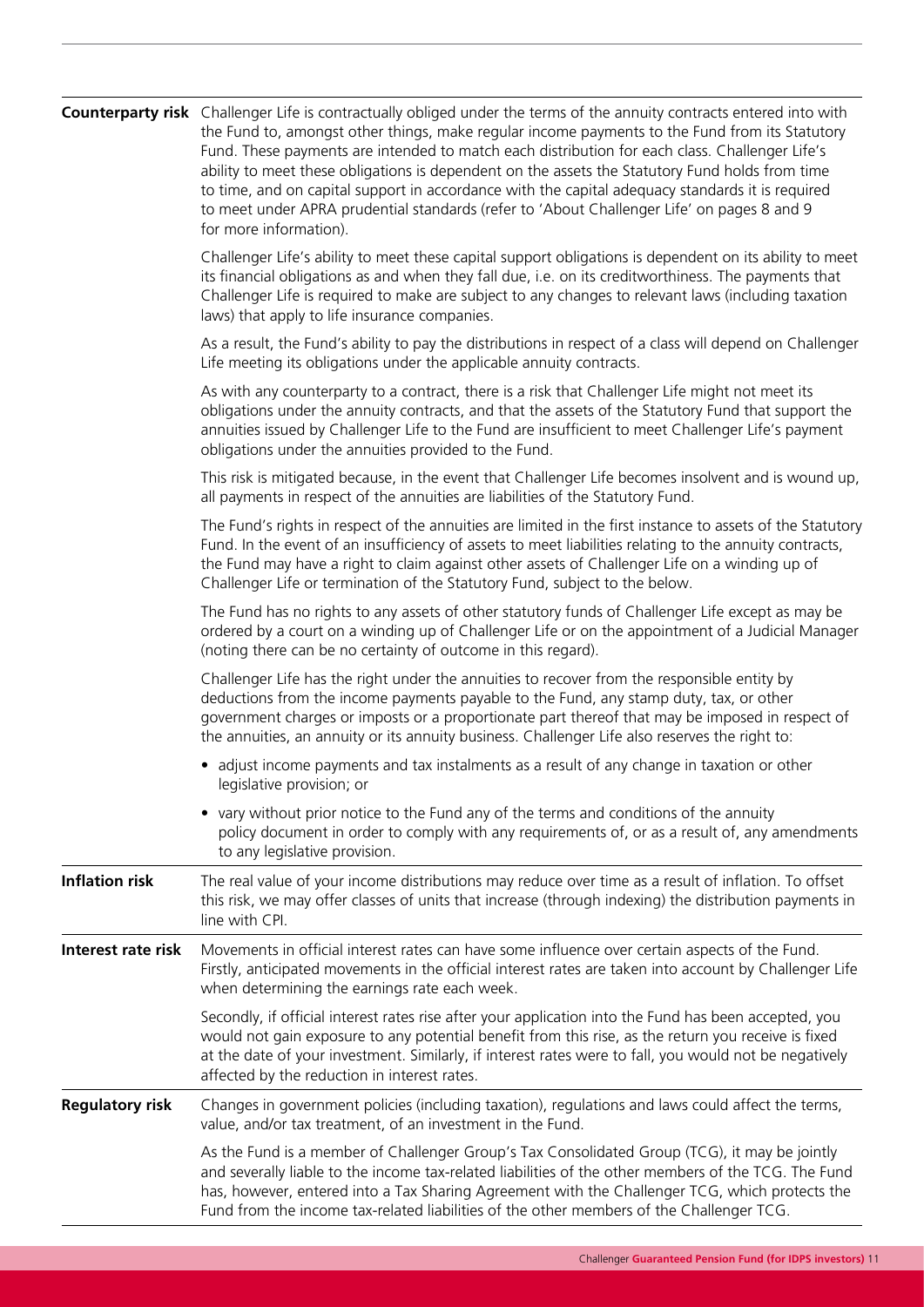## Fees and other costs

### **Consumer advisory warning**

#### **DID YOU KNOW?**

Small differences in both investment performance and fees and costs can have a substantial impact on your longterm returns. For example, total annual fees and costs of 2% of your investment balance rather than 1% could reduce your final return by up to 20% over a 30-year period (for example, reduce it from \$100,000 to \$80,000). You should consider whether features such as superior investment performance or the provision of better member services justify higher fees and costs. You may be able to negotiate to pay lower contribution fees and management costs where applicable. Ask the fund or your financial adviser.

#### **TO FIND OUT MORE**

If you would like to find out more, or see the impact of the fees based on your own circumstances, the Australian Securities and Investments Commission (ASIC) website ([www.moneysmart.gov.au](http://www.moneysmart.gov.au)) has a managed funds fee calculator to help you check out different fee options.

Because you are investing in this Fund via an IDPS, you will need to consider the fees and other costs of the IDPS when calculating the total cost of your investment. This section shows fees and other costs that unitholders may be charged in the Fund. These fees and costs may be deducted from unitholder money, from the returns on unitholder investment or from the Fund assets as a whole.

Taxes are set out in 'Taxation considerations' on page 20.

You should read all the information about fees and costs because it is important to understand their impact on your investment.

| <b>Type of fee or cost</b>                                                         | <b>Amount</b> | How and when paid                                                                                                                                                                                                   |
|------------------------------------------------------------------------------------|---------------|---------------------------------------------------------------------------------------------------------------------------------------------------------------------------------------------------------------------|
| Fees when your money moves in or out of the Fund                                   |               |                                                                                                                                                                                                                     |
| <b>Establishment fee:</b> The fee to open your investment.                         | Nil           | Not applicable                                                                                                                                                                                                      |
| <b>Contribution fee:</b> The fee on each amount contributed to<br>your investment. | Nil           | Not applicable                                                                                                                                                                                                      |
| Withdrawal fee: The fee on each amount you take out of<br>your investment.         | Nil           | Not applicable; however, early<br>withdrawals are processed using the<br>early withdrawal unit price, which<br>is adjusted by an early withdrawal<br>discount (refer to 'Early withdrawal<br>discount' on page 14). |
| <b>Exit fee:</b> The fee to close your investment.                                 | Nil           | Not applicable                                                                                                                                                                                                      |
| <b>Management costs</b>                                                            |               |                                                                                                                                                                                                                     |
| <b>Management costs:</b> The fees and costs for managing<br>your investment.       | Nil           | Not applicable (refer to 'Management<br>costs' on page 13).                                                                                                                                                         |
| <b>Services fees</b>                                                               |               |                                                                                                                                                                                                                     |
| <b>Switching fee:</b> The fee for changing investment options.                     | Nil           | Not applicable                                                                                                                                                                                                      |

#### **Challenger Guaranteed Pension Fund**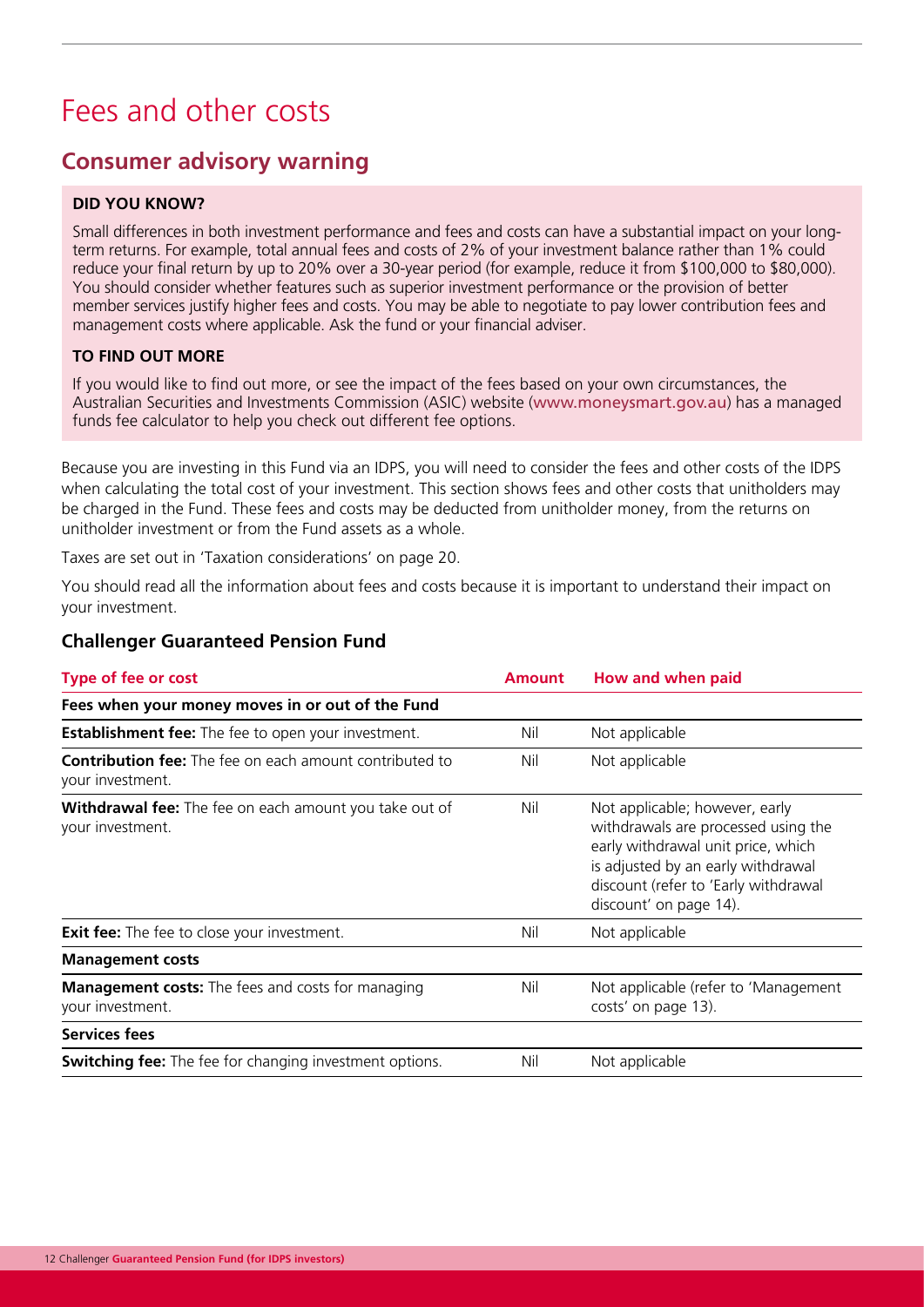### **Example of annual fees and costs for the Fund**

A managed funds fee calculator can also be used to calculate the effect of fees and costs on account balances.

This table gives an example of how fees and costs in the Fund can affect your investment over a one-year period. You should use this table to compare this product with other managed investment products.

| <b>Example - Challenger Guaranteed</b><br><b>Pension Fund</b> | <b>Amount</b> | <b>BALANCE OF \$50,000 WITH A CONTRIBUTION OF \$5,000</b><br><b>DURING THE YEAR</b>                                                                                          |
|---------------------------------------------------------------|---------------|------------------------------------------------------------------------------------------------------------------------------------------------------------------------------|
| Contribution fees                                             | Nil           | For every additional investment <sup>1</sup> of \$5,000 you put in, you will be<br>charged \$0.                                                                              |
| <b>PLUS</b> Management costs                                  |               | And, for every \$50,000 you have in the Fund, you will be<br>charged \$0.                                                                                                    |
| <b>EQUALS</b> Cost of Fund                                    |               | If you had an investment of \$50,000 at the beginning of the year<br>and you put in an additional \$5,000 during that year, you would<br>be charged fees of \$0 <sup>2</sup> |

## **Additional explanation of fees and costs**

#### **Management costs**

The total management costs for the Fund, include the management fee, indirect costs, recoverable expenses and performance fees (if payable). They do not include the transactional and operational costs (i.e. buy/sell spreads) of the Fund or the transactional and operational costs of underlying assets (as set out below). Management costs are payable from the Fund's assets and are not paid directly from your account.

The Fund does not currently incur any management costs and therefore the Indirect Cost Ratio (ICR) is zero.

#### **Related party transactions**

The investment strategy of the Fund is to invest in annuities provided by Challenger Life.

Under agreements entered into between Challenger Life and the responsible entity in respect of the operation of the Fund, Challenger Life agrees to pay the responsible entity certain fees and expenses in respect of the operation of the Fund. In addition, the responsible entity waives its entitlement under the Fund's constitution to be paid or reimbursed out of the Fund assets for expenses incurred by it (or any of its officers, employees and agents) in connection with the Fund on condition that Challenger Life pays or reimburses it for all such expenses. Prior to incurring any abnormal expenses in respect of the Fund (such as costs of unitholder meetings and defending or pursuing legal proceedings), the responsible entity is required to

obtain the prior consent of Challenger Life. This consent cannot be unreasonably withheld, and is required to be given where the incurring of the expense is for the purpose of ensuring that we meet our duties in respect of the Fund. Challenger Life also agrees to pay the responsible entity certain management fees in respect of the Fund.

These fees and expenses are paid by Challenger Life from its resources and it is not intended they will be paid out of the Fund. The fees and expenses incurred by Challenger Life as a result of its obligations under these agreements are, however, taken into account when Challenger Life determines the earnings rates. Accordingly, they are reflected in the application unit price, and may also affect the early withdrawal unit price and discount that apply to early withdrawals. Please refer to the section 'Additional information' on page 18 for more information about the earnings rate and the calculation of the application unit price and early withdrawal unit price.

Certain operational aspects of the Fund and the annuities in which the Fund invests have also been agreed with Challenger Life. For example, we have agreed not to establish a class where Challenger Life has not first agreed to provide the relevant annuities referable to that class once it is established. Challenger Life has no obligation to issue annuities referable to a particular class where it is not the provider of the applicable annuity contract referable to that class and where the application period for that class is closed.

<sup>1</sup> You can make additional investment at any time during the relevant class application open period.

<sup>2</sup> While the total cost of the Fund in the example above is \$0, if you decide to request an early withdrawal from the Fund prior to the class maturity date, your withdrawal will be processed using the early withdrawal unit price, which takes into account an early withdrawal discount. Refer to 'Early withdrawals' on page 16 for further details.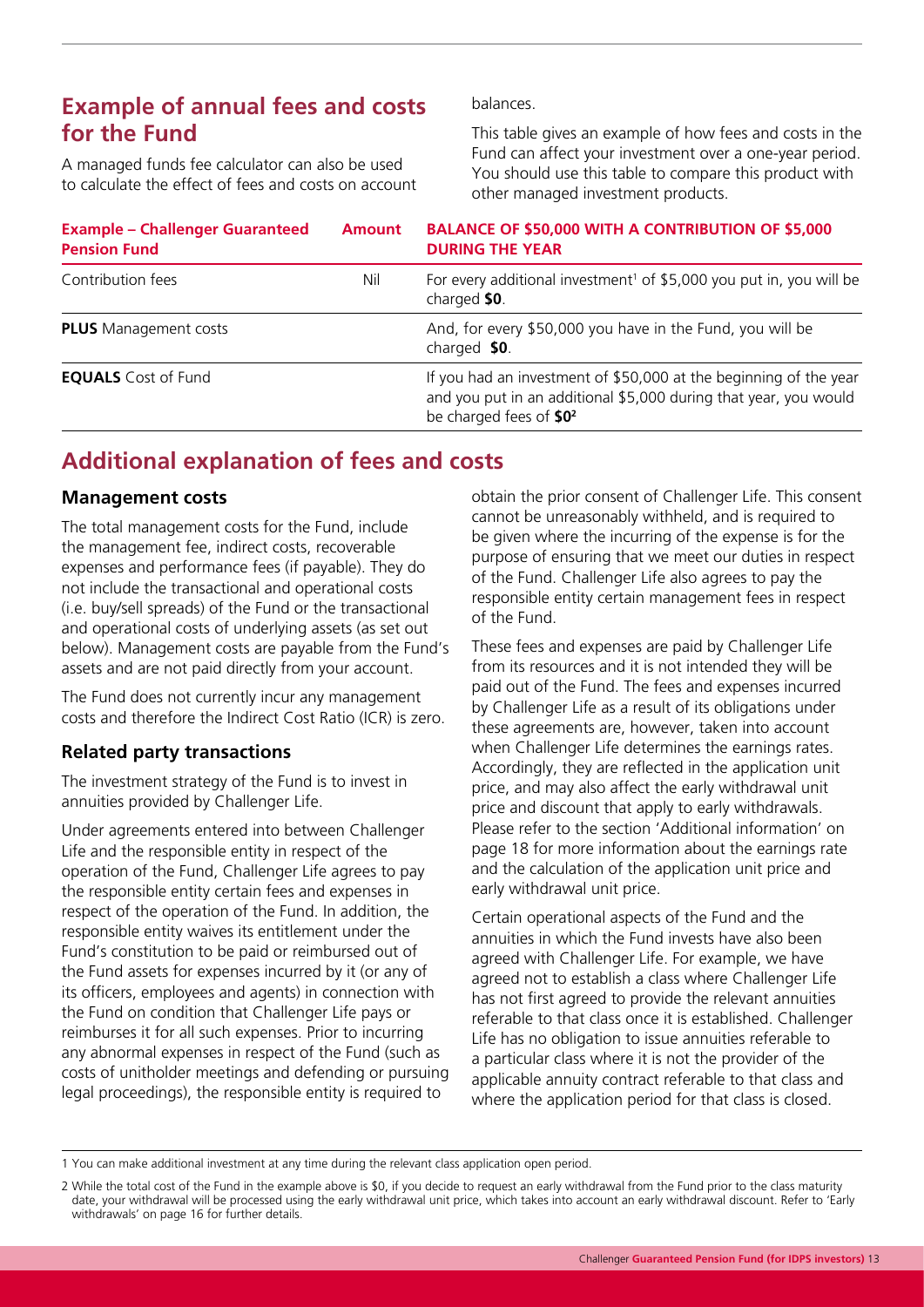Additionally, we may enter into transactions with or use the services of any member of the Challenger Group. It is our policy to ensure that such arrangements are on arm's-length commercial terms. Challenger Life will hold units in the Fund and we or any member of the Challenger Group or any director or officer of any of them may invest in the Fund. We have a conflict resolution procedure in place in the event that a conflict of interest arises.

#### **Early withdrawal discount**

Early withdrawals will be processed using the early withdrawal unit price which may take into account a discount factor.

The early withdrawal discount factor equals any discount factor applied under the terms of the annuities that we are required to realise in order to meet your early withdrawal request. The realised value of these annuities is their commutation value and is calculated by Challenger Life using the net present value of those securities (determined by applying the then applicable current earnings rate) plus an additional discount amount of up to 2% per annum calculated daily until the class maturity date.

Please refer to 'Early withdrawal unit price' on page 19 and 'Death-related early withdrawal unit price' on page 19 for more information.

Before making an early withdrawal, please contact your financial adviser. Your financial adviser will be able to provide you with an indicative early withdrawal unit price.

Any indicative early withdrawal unit price provided by your financial adviser is provided for illustration purposes only and may not be the actual early withdrawal unit price that applies on the day of your early withdrawal.

#### **Government charges and GST**

Government taxes such as stamp duty and GST may be applied as appropriate. Please refer to the section on 'Taxation considerations' on page 20.

#### **Indirect (or alternative form) remuneration**

We may provide benefits to other financial services intermediaries where the law permits. If we do, we will provide these benefits from our own resources so that they are not an additional cost to the Fund or its unitholders.

We maintain a register (in compliance with the relevant regulatory requirements) summarising alternative forms of remuneration that are paid or provided to Australian Financial Services Licensees and/or their representatives. Registers are publicly available and if you would like to review our register, please contact us.

#### **Other payments**

We may pay fees from our resources to some IDPS operators because they offer the Fund on their investment menus. These fees may be rebated to the indirect investor investing in the Fund through the IDPS operator or retained by the IDPS operator and include:

- for each IDPS operator, product access payments of up to \$20,000 p.a.; and/or
- where permitted by law, fund manager payments of up to 0.55% p.a. of the amount invested by the IDPS operator in the Fund.

If we do pay fees, we will pay them from our own resources so that they are not an additional cost to the Fund or its unitholders. These amounts are current at the date of this document.

We may pay additional fees from our resources to some approved participants because they offer the Fund on their investment menus. You should refer to the relevant approved participants' Financial Services Guide before investing.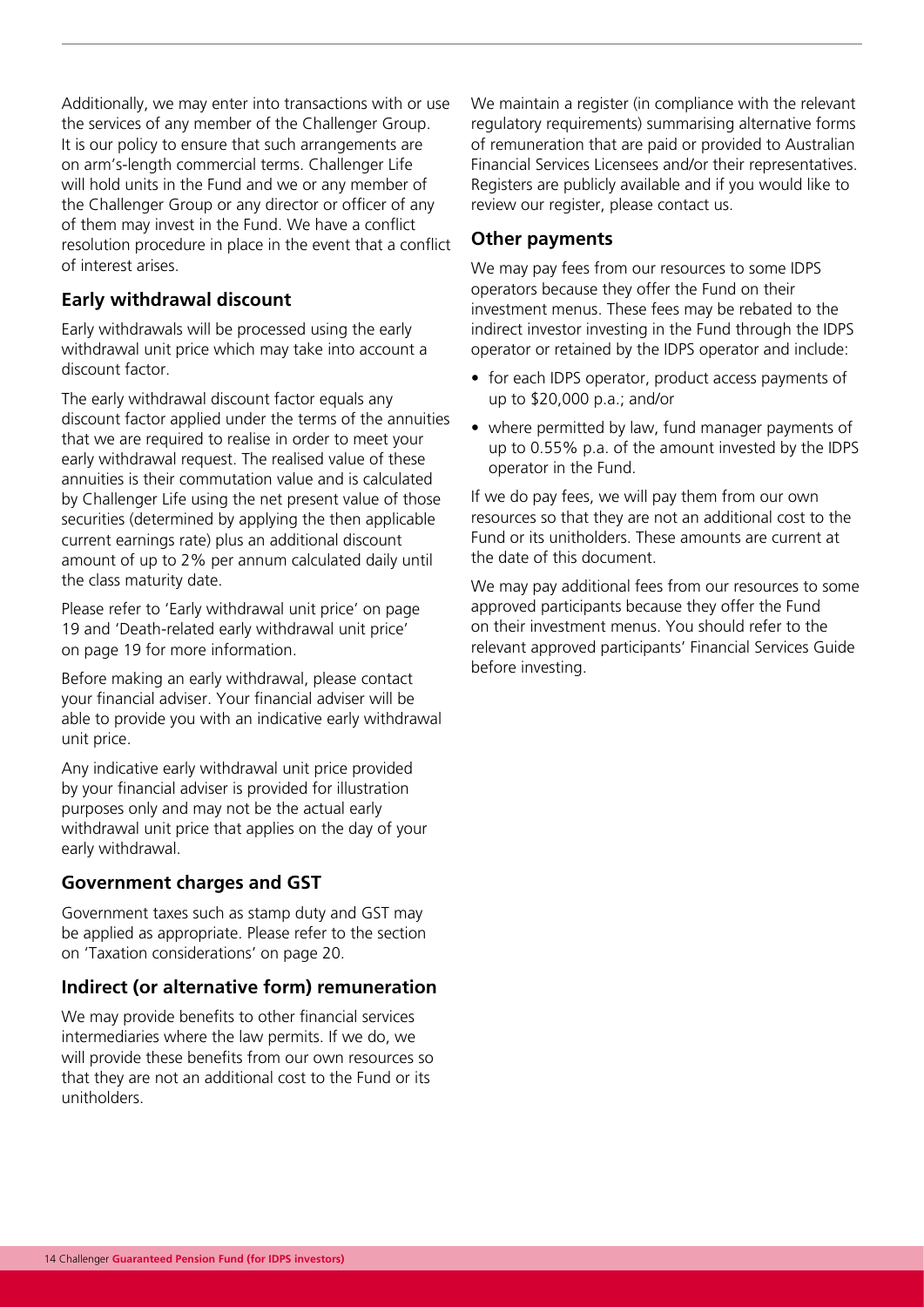## Managing your investment

## **How do I make an investment?**

#### **Initial investment**

Investments can generally be made at any time during the relevant class application open period. Unless we determine otherwise, the application open period of a class will generally close one year before its class maturity date. For example, if the class maturity date of a class is 30 June 2023, then the last day for an investment into the class may be 30 June 2022.

To make your initial investment, you need to complete the documentation required by your IDPS operator and ensure you meet their minimum investment requirements.

Your application must be received by your IDPS operator by their cut-off time. We must receive the request from your IDPS operator by the transaction cut-off time for the request to be processed effective that business day. If we receive the IDPS operator's request after the transaction cut-off time, it will usually be processed as at the next business day in Sydney. Please refer to 'Transaction cut-off times' on page 18 for more information.

Your initial investment will be processed using the relevant application unit price as at your investment date (refer to 'Application unit price' on page 18 for information on how the application unit price and earnings rate are calculated).

We may reject any application in whole or in part for any reason.

#### **Additional investments**

Once your investment has commenced, additional investments can be made into the same class during its application open period. You will need to complete the documentation required by your IDPS operator and ensure you meet their minimum additional investment requirements.

Your application must be received by your IDPS operator by their cut-off time. We must receive the request from your IDPS operator by the transaction cut-off time for the request to be processed effective that business day. If we receive the IDPS operator's request after the transaction cut-off time, it will usually be processed as at the next business day in Sydney. Please refer to 'Transaction cut-off times' on page 18 for more information.

The unit price applicable to any additional investment will be the application unit price that applies on the effective date of the additional investment (not the date of your initial investment). Please refer to 'Application unit price' on page 18 for more information.

#### **Restrictions on investments**

While we currently do not impose a minimum investment amount, you must ensure you meet your IDPS operator's minimum investment requirements. The constitution allows us to impose a minimum or vary the minimum investment amount in the future. We can also change the application cut-off time.

Under the constitution, we can refuse applications for any reason. Also, where we consider it to be in the best interests of unitholders (such as an inability to value the assets of the Fund), we may suspend application requests. Any application requests received during the period of suspension, or for which a unit price has not been calculated or confirmed prior to the commencement of a period of suspension, will be deemed to have been received immediately after the end of the suspension period.

#### **Cooling-off right**

You should seek advice from your IDPS operator about the cooling-off rights (if any) that apply to your investment in or through your IDPS. If you have any questions about cooling-off rights, please contact your financial adviser or IDPS operator.

### **What happens at the class maturity date?**

At the class maturity date, your investment in the Fund will cease and we will pay you one final payment made up of your final monthly distribution amount. Please refer to 'Regular income (distribution)' on page 5 and 'Final payment on maturity' on page 8 for more information on each of these features of the Fund. No additional amounts are payable on the class maturity date.

We will pay this final amount to your IDPS operator as soon as practicable after the class maturity date, and you should check with your IDPS operator to see when they will make this payment to you.

## **Can I withdraw from the Fund?**

While the Fund allows you to make early withdrawals, it is designed for you to hold your investment until the class maturity date.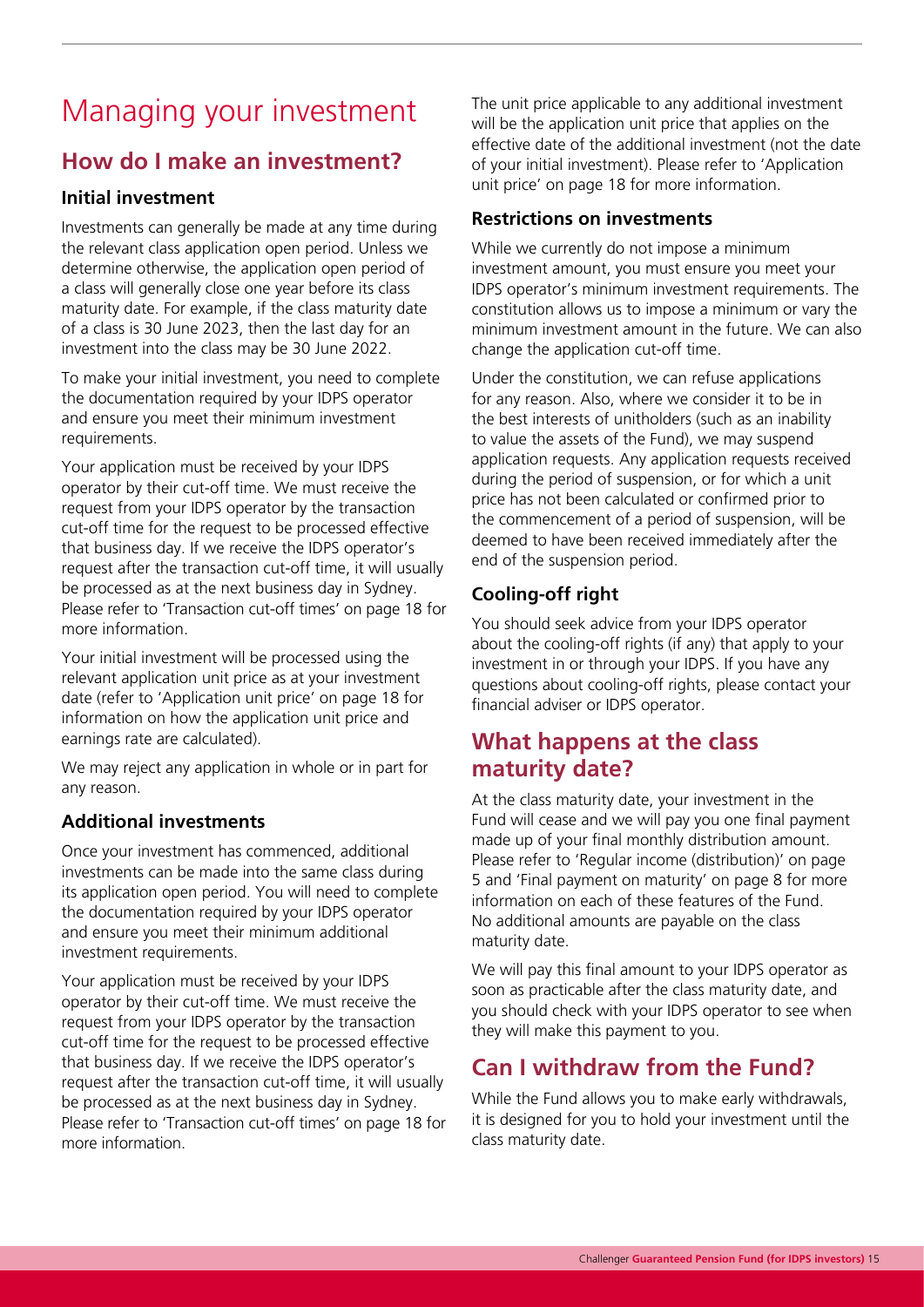#### **Early withdrawals**

Generally, you can withdraw some or all of your investment at any time prior to the class maturity date if the requirements set by your IDPS operator are satisfied. We do not accept withdrawal requests on the class maturity date. To make an early withdrawal you will need to complete the documentation required by your IDPS operator.

You should be aware that early withdrawals will be processed using the applicable early withdrawal unit price and therefore you may receive significantly less back than if you held your investment until the class maturity date. You should not invest in the Fund unless your intention is to remain fully invested until the class maturity date.

Please refer to 'Early withdrawal unit price' on page 19 for an explanation on how the unit price is calculated.

Your request must be received by your IDPS operator by their cut-off time. We must receive the request from your IDPS operator by the transaction cut-off time for the request to be processed effective that business day. If we receive the IDPS operator's request after the transaction cut-off time, it will usually be processed as at the next business day in Sydney. We can change the withdrawal transaction cut-off time at any time. Please refer to 'Transaction cut-off times' on page 18 for more information.

While the Fund is liquid (refer to 'If the Fund becomes illiquid' on page 17), withdrawals will normally be processed within five business days of receiving a request from your IDPS operator. However, under the Fund's constitution, we may take up to 30 days to pay a withdrawal, and may suspend withdrawals for 90 days. Refer to 'Delay in withdrawals' below for when we can do this and the timeframes.

A withdrawal request, either in whole or in part, once received by us may not be withdrawn without our agreement.

Any withdrawal, either in part or full, may have tax implications depending on your individual circumstances. We recommend you discuss these with your financial adviser or tax adviser before deciding to make a withdrawal.

#### **Death-related early withdrawals**

Generally, the executor or administrator of the estate of a deceased former investor or an IDPS operator as a result of a request made to it by the executor or administrator of the estate of the deceased person can make a death-related early withdrawal request in respect of Guaranteed Pension Fund units.

You should be aware that death-related early withdrawal requests will be processed using the applicable death-related early withdrawal unit price and therefore your estate may receive significantly less back than if the investment was held until the class maturity.

Please refer to 'Death-related early withdrawal unit price' on page 19 for information on how the unit price is calculated for death withdrawals.

#### **Delay in withdrawals**

While withdrawals are usually processed within five business days of receiving your withdrawal request, we do not guarantee this timeframe. We may take significantly longer to pay withdrawals.

Withdrawals may also be delayed by any one or more of the following (and the applicable timeframes may apply cumulatively):

- we have 30 days to pay withdrawals under the constitution; and
- we can suspend withdrawals for up to 90 days (refer to 'Suspending withdrawal requests' below); and

while a Fund is 'illiquid' (as explained under 'If the Fund becomes illiquid' on page 17), we are not required to pay withdrawals unless we offer to do so.

#### **Suspending withdrawal requests**

We may suspend withdrawal requests in respect of a class or classes for up to 90 days including where:

- we consider it impracticable to calculate the Fund's net asset value, the adjusted net asset value or the early withdrawal unit price in relation to the applicable class or classes, for example because the prevailing earnings rate that would be applicable to the annuity contracts is not available or cannot be determined (and hence unit prices);
- we estimate that we must sell 5% or more (by value) of all the Fund's assets referable to the applicable class or classes to meet current unmet withdrawal requests for such class or classes;
- we believe that the size of withdrawal requests in respect of the applicable class or classes is such that it would require us to realise a significant amount of the assets of the Fund referable to the applicable class or classes, and we consider that if those requests are all met immediately, unitholders who continue to hold units may bear a disproportionate burden of income tax or other expenses, or the meeting of those requests would otherwise be to the existing unitholders' disadvantage, including (but not limited to) a material diminution in the value of the assets of the Fund referable to the applicable class or classes;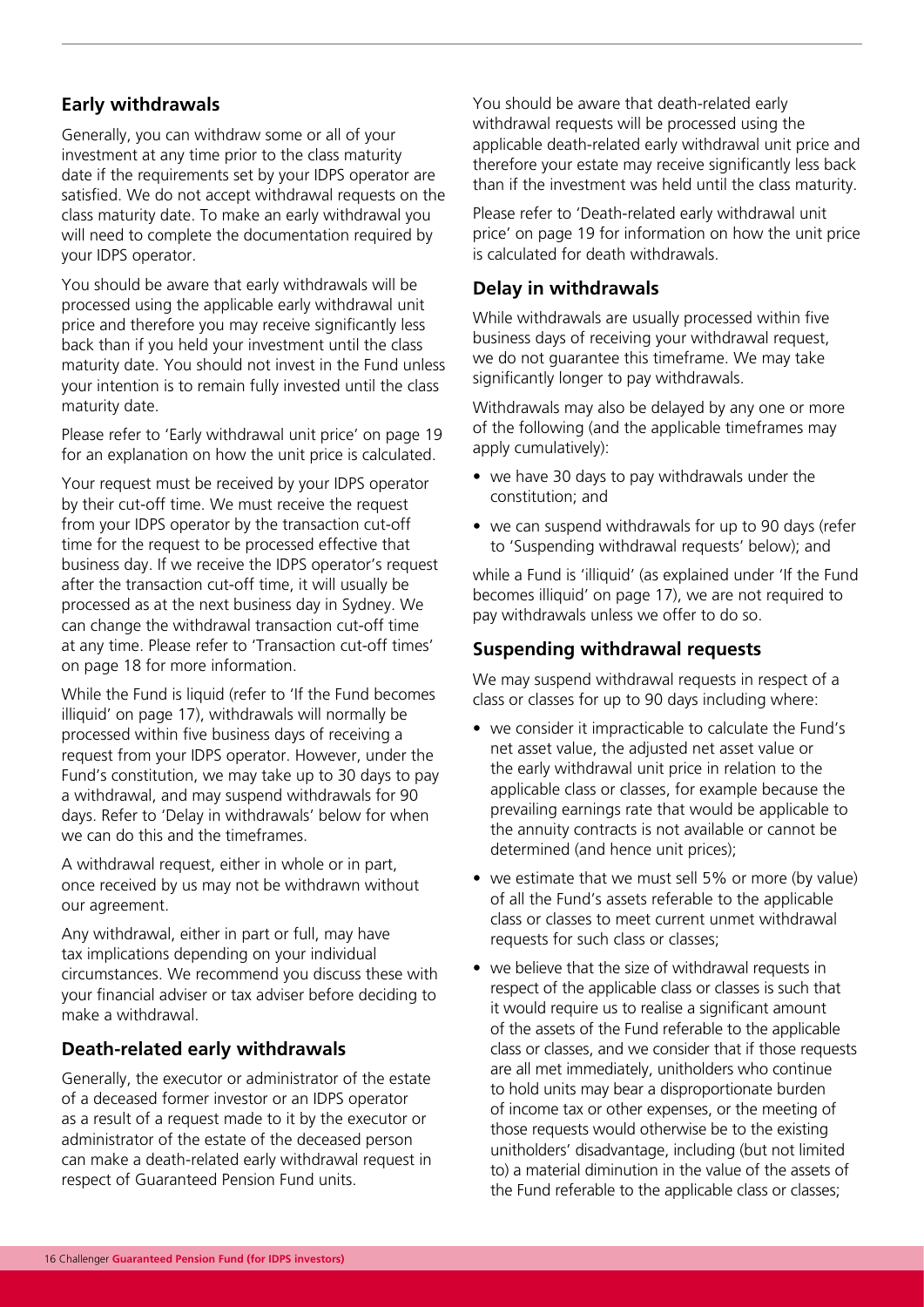- we consider that it is in the interests of unitholders (including unitholders in the applicable class or classes); or
- subject to the Corporations Act, we determine to do so.

Any withdrawal request received during a period of suspension, or for which a unit price has not been calculated or confirmed prior to the commencement of a period of suspension, will be deemed to have been received immediately after the end of the suspension period. If any of the circumstances set out above should arise, we may also suspend payment of any processed early withdrawal for so long as withdrawals are suspended.

#### **Spreading withdrawals**

We may spread a withdrawal request where:

- we receive on any business day withdrawal requests that in total represent 10% or more of the units in a class; or
- we receive a withdrawal request from any one unitholder that represents 5% or more of the units on issue in a class on the date of receipt of the request; or
- there have been, or we anticipate that there will be, withdrawal requests for 10% or more of the total units in the Fund or in respect of units on issue in a class, and we consider that if those requests are all met immediately (or within a short period of time after receipt), unitholders who continue to hold units may bear a disproportionate burden of income tax or other expenses or meeting the requests would otherwise be to the existing or continuing unitholders' disadvantage, including (but not limited to) a material diminution in the value of the assets of the Fund.

When we spread withdrawals, we may determine a withdrawal request is four separate requests, each for a quarter (or as close to a quarter as we determine) of the total number of units in the original withdrawal request. In this case, each of the four (deemed) withdrawal requests will be deemed to be lodged and received by us on the same day of the month (or the next business day if the day is not a business day or and the day does not occur in the relevant month) in each of the four succeeding months following the date on which we received the original withdrawal request.

## **Who may invest?**

The Fund is not a superannuation or pension product. The Fund is a registered managed investment scheme.

Only IDPS operators can invest directly in the Fund through this PDS. In this PDS, we refer to investors who invest in the Fund through an investor-directed portfolio service (IDPS), an IDPS-like scheme, master trust, wrap account service or other pooled investment scheme as indirect investors, and we refer to the operators of these products and services as IDPS operators.

As an indirect investor, you do not become a unitholder in the Fund. Your enquiries should be directed to your financial adviser or IDPS operator, not to us. Usually, IDPS operators pool their investors' money and make a single investment in the relevant class in the Fund that is held in the name of a custodian. Accordingly, it is the IDPS operator or custodian, not the indirect investor, who acquires the unitholder rights and it is the IDPS operator or custodian, not you as the indirect investor, to whom we have reporting obligations. Fund reports and other information will be sent directly to your IDPS operator, who will use this information to provide you with regular reporting.

In addition to reading this PDS, you should read the disclosure document that explains your IDPS.

## **If the Fund becomes illiquid**

If the Fund becomes illiquid (as defined by the Corporations Act), unitholders will only be able to withdraw from the Fund if we make an offer of withdrawal. If we do make such an offer, unitholders may only be able to withdraw part of their investment. There is no obligation for us to make such an offer.

Under the Corporations Act, the Fund is regarded as liquid if liquid assets account for at least 80% of the value of the assets of the Fund. Liquid assets generally include money in an account or on deposit with a bank, bank-accepted bills, marketable securities and any other property that the responsible entity reasonably expects can be realised for its market value within the period specified in the constitution for satisfying withdrawal requests received from investors. For the purpose of the Corporations Act, the period specified in the constitution for satisfying withdrawal requests received from investors is 120 days (comprising the period of 30 days referred to under the heading 'Suspending withdrawal requests' on pages 16 to 17 to pay withdrawals and the period of 90 days referred to under the heading 'Spreading withdrawals' on page 17) that we may suspend withdrawals.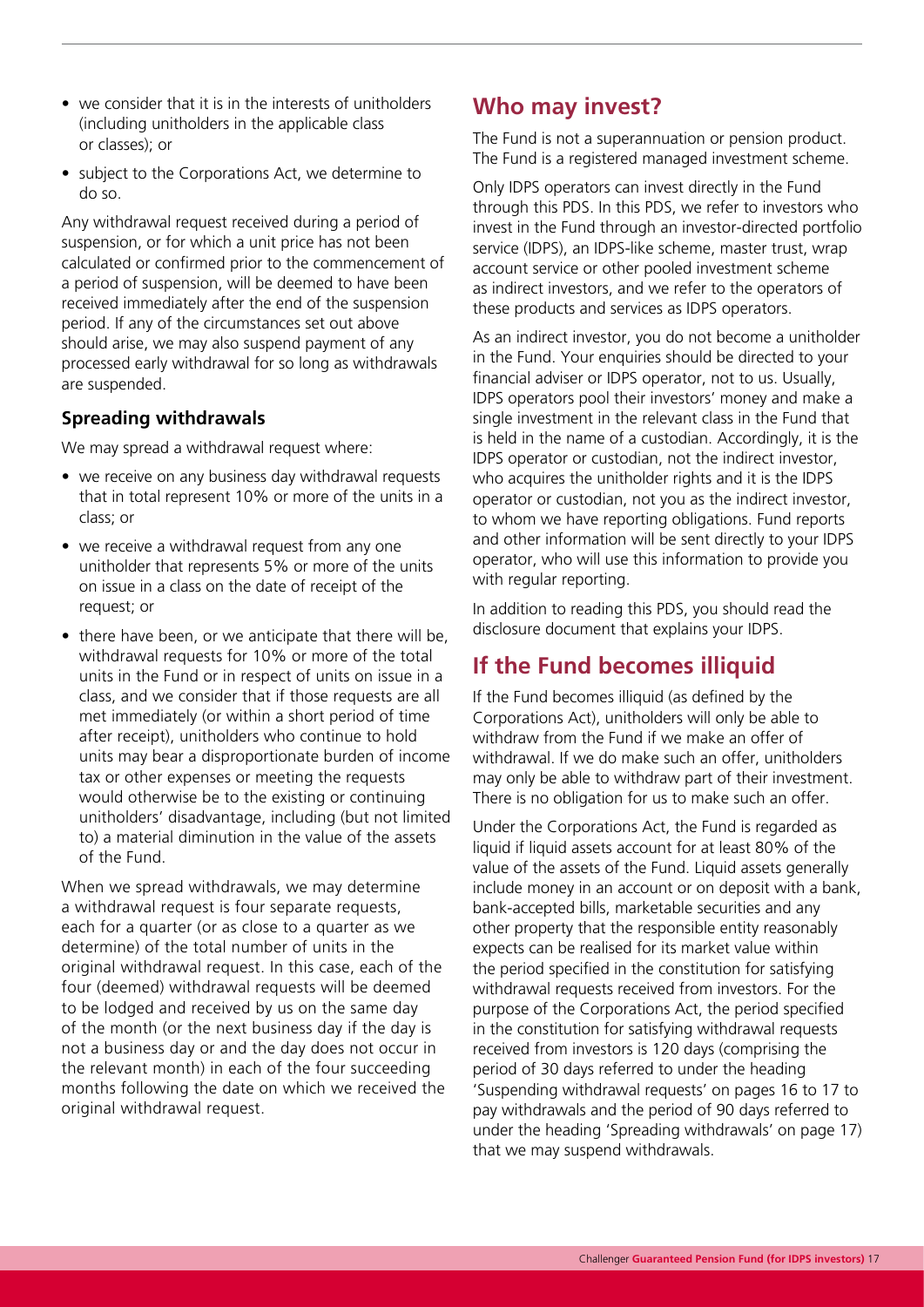## **Transaction cut-off times**

Please see your IDPS operator's disclosure document for more information on the applicable transaction cutoff times that apply to you.

Generally, if your IDPS operator's valid transaction request is received in our Sydney office before 3pm Sydney time on a New South Wales business day (the transaction cut-off time), it will usually be processed using the application unit price (for applications) and the early withdrawal unit price (for early withdrawals) determined as at the close of business on that day.

If a valid application with payment or a valid withdrawal request is received after the cut-off time, or on a nonbusiness day in Sydney, it will usually be processed using the application unit price (for applications) and the early withdrawal unit price (for early withdrawals) calculated as at the close of business on the next Sydney business day.

We will provide notice if we are to change the cut-off time.

### **Monitoring your investment**

Fund reports and other information will be sent directly to your IDPS operator, who will use this information to provide you with regular reporting. You should consult your IDPS operator for any investor queries or complaints.

An annual report for the Fund will be available within three months after the end of each financial year on our website [challenger.com.au](https://www.challenger.com.au/). Unitholders can request a paper copy of the annual report free of charge at any time.

If the Fund is a 'disclosing entity' for the purposes of the Corporations Act 2001, it will be subject to regular reporting and disclosure obligations. Unitholders may obtain from, or inspect at ASIC, copies of documents lodged by the Fund. They can also ask us for a copy of the Fund's most recent annual financial report lodged with ASIC, any subsequent continuous disclosure notices given before the date of this PDS and any halfyearly financial report lodged with ASIC before the date of this PDS.

## Additional information

### **Unit prices and valuing assets and liabilities**

Unit prices are determined in accordance with the Fund's constitution and are usually calculated each Sydney business day, and the Fund's assets will usually be valued each Sydney business day.

We have a Unit Pricing Permitted Discretions Policy that sets out how any discretions in relation to unit pricing (such as, how often we determine unit prices and valuation methodology) are exercised. You can obtain a copy of this policy free of charge by calling our Investor Services team.

Challenger Life will set an earnings rate for the annuities referable to each class of units in the Fund. Generally, each earnings rate is set weekly in advance and a different earnings rate will apply to the annuities referable to each class. The earnings rates are used for the purpose of valuing the applicable securities. As a result, changes in any earnings rate affects the application unit price that applies when you invest in the Fund and the early withdrawal unit price if you decide to withdraw from the Fund prior to the applicable class maturity date.

For the current earnings rates applicable to the classes on offer, please contact your financial adviser or IDPS operator.

#### **Application unit price**

The application unit price is the price at which units in a class are issued by us.

The application unit price in respect of a class is calculated each Sydney business day based on the net asset value (NAV) attributed to the particular class in which you are investing. The NAV is the value of all the Fund's assets attributed to the relevant class less the value of all the Fund's liabilities attributed to that class at the valuation time. When calculating the NAV, we must use the most recent valuations of the Fund's assets and liabilities.

Under the Fund's constitution and for the purpose of calculating the application price, the NAV is calculated on the basis that the value of the securities, that are referable to the relevant class, will be the net present value of those securities, which will be determined using the prevailing earnings rate applicable to such securities, as at the relevant valuation time. Any liabilities are valued at cost as they are incurred.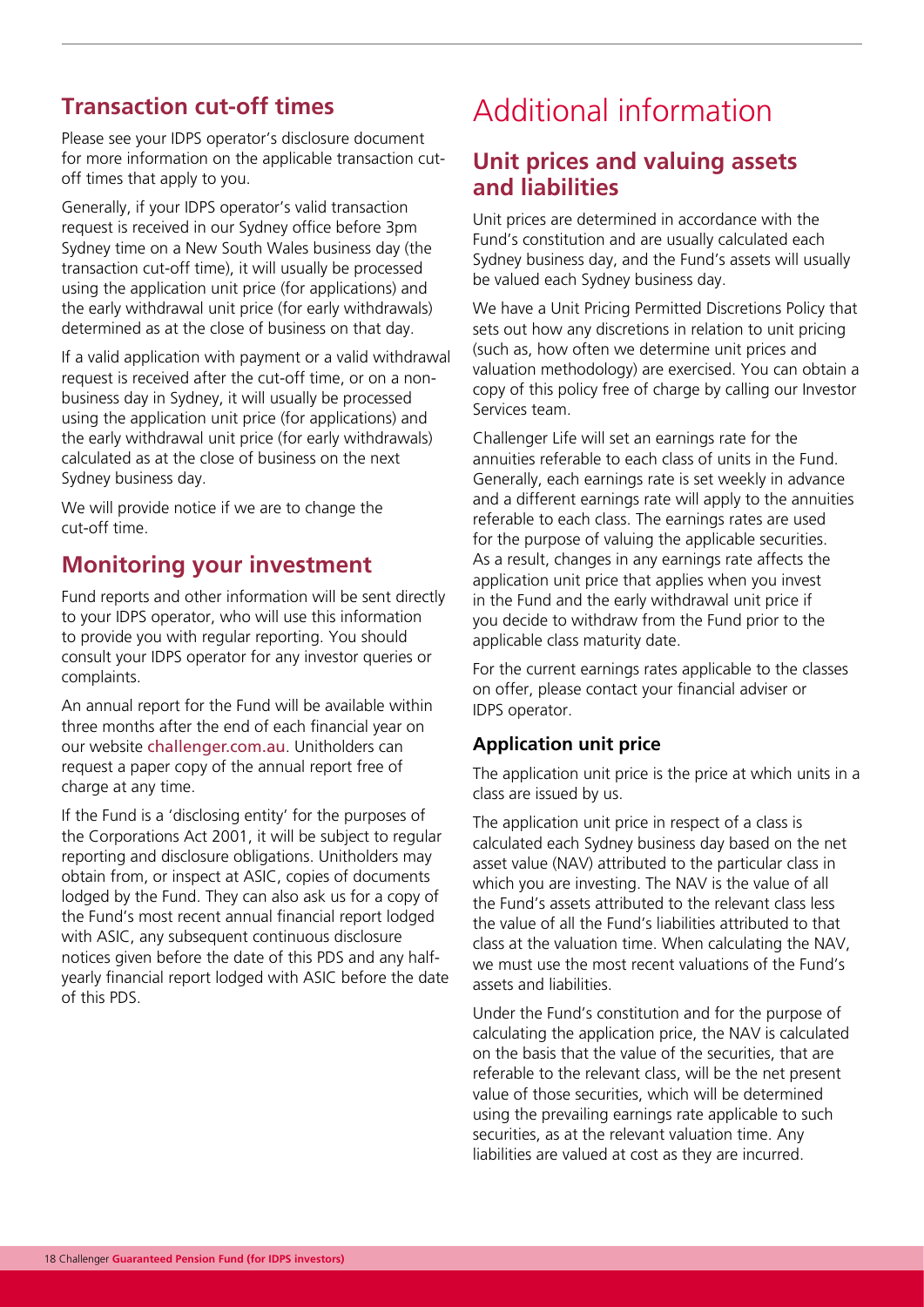#### **Early withdrawal unit price**

While the Fund is liquid, early withdrawals will be processed using the early withdrawal unit price. For information on liquidity, please refer to 'If the Fund becomes illiquid' on page 17.

The early withdrawal unit price is calculated each Sydney business day and is calculated by dividing the adjusted NAV by the number of units on issue at that time. The adjusted NAV is calculated on the following basis:

- the net present value of the securities referable to the relevant class determined using the current earnings rate applicable to such securities; and
- adjusted by the early withdrawal discount factor (if any) applied in accordance with the terms of the relevant security (refer to 'Early withdrawal discount' on page 14).

If you make an early withdrawal, you may receive significantly less back than you would if you held your investment until the class maturity date. This could be significantly less than the amount you originally invested.

If you wish to make an early withdrawal, you can request an indicative early withdrawal unit price from your financial adviser. Any indicative early withdrawal unit price provided by your financial adviser is provided for illustration purposes only and may not be the actual early withdrawal unit price which applies to your early withdrawal. For more information on the early withdrawal unit price, please contact your financial adviser.

#### **Death-related early withdrawal unit price**

While the fund is liquid, death-related early withdrawals will be processed using the death-related early withdrawal unit price. For information on liquidity, please refer to 'If the Fund becomes illiquid' on page 17.

The unit price for death-related early withdrawals will be calculated on the first non-business day in Sydney after each week, and will be calculated by dividing the NAV by the relevant number of units on issue at that time. The NAV is to be calculated as the net present value of the securities referable to the relevant class determined using the current earnings rate applicable to such securities.

Death-related early withdrawals may be requested by an IDPS operator where requested by the executor or administrator of a deceased person.

## **Distribution payments**

Throughout your investment term, you will receive the distribution each month. We will generally pay the distributions to your IDPS operator as soon as practicable after the last day of the month. You should check with your IDPS operator to see when it will pay distributions to you. The Fund does not accept reinvestment of distributions.

The distribution amount you will receive each month is calculated by multiplying the distribution amount by the number of units you hold in a class as at the last day of the relevant month. If you invest part way through a month, you will still receive the full distribution for that month.

Distribution payments are sourced from income and capital payments we receive from the annuities in which the Fund invests.

Should there be a change in a law in respect of tax that results in the Fund or us becoming subject to tax, we, as responsible entity, will no longer be required to make distributions in accordance with the terms set out in this PDS. We may, at our discretion, choose when to make distributions of profits, income, capital or any taxation or imputation credits that have become available in relation to the Fund.

#### **Non-indexed classes**

If you are invested into a non-indexed class, each monthly distribution will be \$1.00 per unit.

This amount does not change throughout the life of that class and is not affected by the number of days in a month.

#### **Indexed classes**

If you have invested into an indexed class, your monthly distribution rate may be greater than \$1.00 per unit. For example, if the class you are invested in initially offered a \$1.00 distribution per unit and 3% indexation, as at the indexation date (generally at 12-month intervals), the monthly distribution amount will increase from \$1.00 to \$1.03 for the next 12 payments.

The specified distribution applies to all investors in that class. The distribution amount will again be indexed at the next indexation date which will be in 12 months time.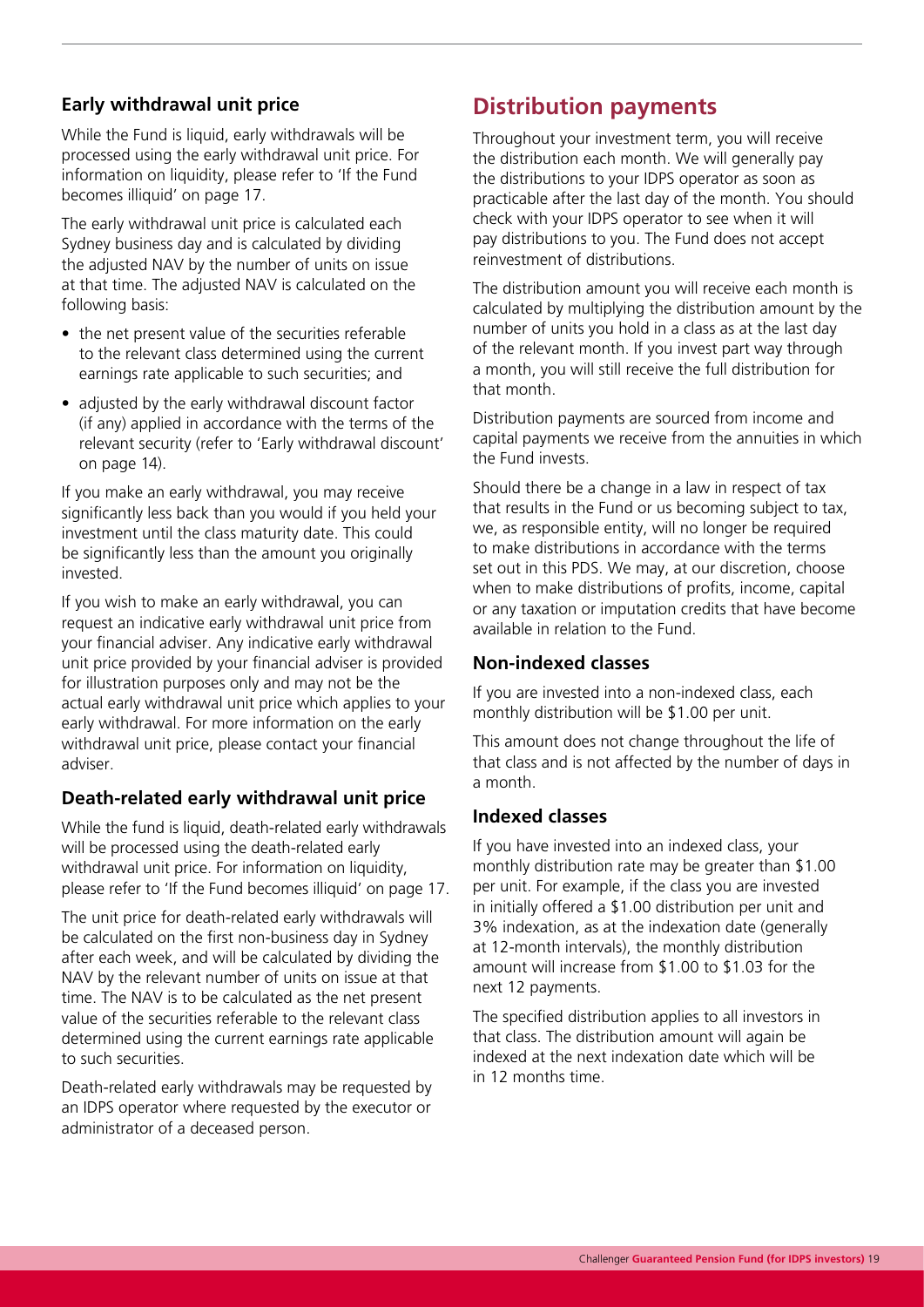## **Final payment**

Under the Fund's constitution, we terminate the applicable class at its class maturity date and you will no longer be able to invest in, switch or withdraw from that class from that date. Effective this date, we will pay you one final distribution made up of your final monthly distribution. No additional payments are made as at class maturity date.

We will make this final payment to your IDPS operator as soon as practicable after the class maturity date and you should check with your IDPS operator to see when they will pass this final payment on to you.

To terminate the class, and make the final payment, we realise the relevant securities referable to that class, provide for all liabilities referable to that class (which includes any expenses relating to the maturity of that class) and distribute the net proceeds.

In relation to distribution of the net proceeds, we may determine to make a final distribution to unitholders in the applicable class as at close of business on the class maturity date in proportion to the number of units in the relevant class at such time. Alternatively, we may make a final distribution of income properly referable to the applicable class to the registered unitholders as at the close of business on the applicable class maturity date in proportion to the number of units in the applicable class at such time together with a redemption payment of the remaining capital amount.

We may, subject to our duties, determine that some or all of the proceeds distributed consist of income rather than capital for the relevant distribution period. We are required to advise unitholders of such a determination as soon as practicable after the end of the financial year in which the distribution occurred.

### **Taxation considerations**

Any investment can have a substantial impact on your tax position from year to year. Indirect investors should refer to tax information in their IDPS disclosure document. Tax statements will be sent by us to your IDPS operator after the end of the financial year.

The following information is of a general nature and is based on our understanding of the Australian tax laws as at the date of preparing this PDS and our assumption that units in the Fund are held by investors on capital account. We recommend that you obtain your own professional advice regarding your position, as tax and social security laws are complex and subject to change, and investors' individual circumstances vary.

You may be liable for tax on income distributed by the Fund and any net realised gains from the disposal of your units in the Fund. For investors who are non-residents, Australian withholding tax may be deducted from distributions.

Some of the income distributed to investors may be classified as tax-deferred income. Generally, taxdeferred income is not taxable in the year it is received, but may increase the capital gain or reduce the capital loss upon disposal of an investor's units.

GST is not payable on the issue, withdrawal or transfer of units in the Fund, as these are input-taxed financial supplies for GST purposes. Unless otherwise stated, any fees and costs are quoted inclusive of any GST and net of any reduced input tax credits that are expected to be available to the Fund.

## **Complaints**

Indirect investors may either contact their IDPS operator or us with complaints relating to the Fund. Indirect investors who choose to contact us with a complaint can do so by calling our Investor Services team on 13 35 66 or by writing to:

Complaints Resolution Officer Fidante Partners Services Limited Reply Paid 86049 Sydney NSW 2001

Complaints regarding the operation of an IDPS should be directed to the IDPS operator. If a complaint is first raised with an IDPS operator and an indirect investor is not happy with how the complaint has been handled, they should raise that with the IDPS operator or the IDPS operator's external dispute resolution service. If an indirect investor chooses to contact us with a complaint relating to the Fund and they are not happy with our response or how the complaint has been handled (or if we have not responded within 30 days in relation to privacy complaints), they may contact the following external dispute resolution scheme.

Australian Financial Complaints Authority GPO Box 3 Melbourne VIC 3001 Tel: 1800 931 678 Email: info@afca.org.au

AFCA provides fair and independent financial services complaint resolution that is free to consumers.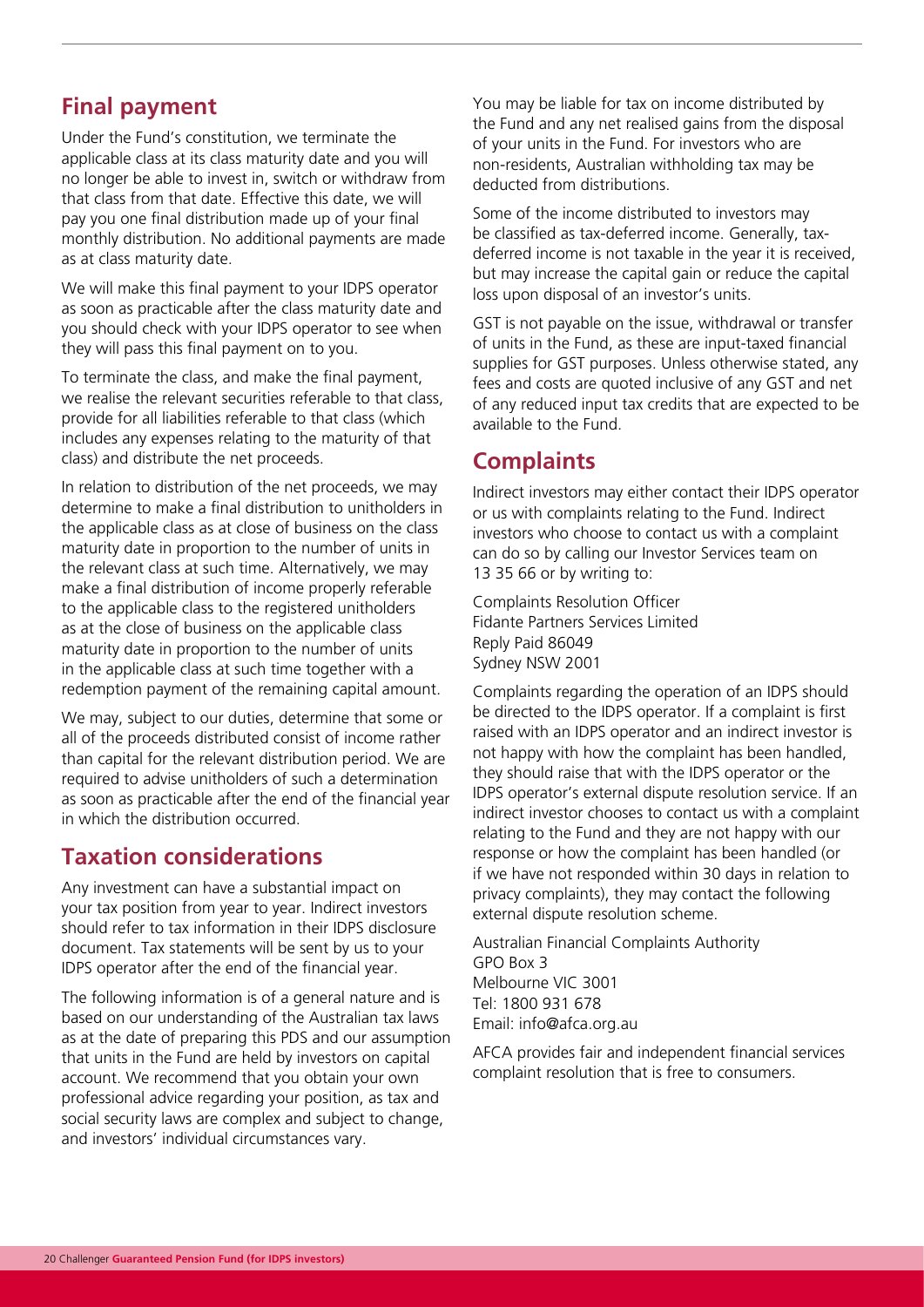## **Privacy and personal information**

We do not normally receive any personal information about you when you invest in the Fund through an IDPS operator. For details on the collection, storage and use of personal information you should contact your IDPS operator.

The information we collect and store from IDPS operators is used to establish and administer their investments. If we do receive any personal information we will deal with it in accordance with our privacy policy. A copy of our privacy policy is available at [challenger.com.au](https://www.challenger.com.au/) or on request from our Investor Services team.

## **Legal relationships**

The Fund is a registered managed investment scheme that is an unlisted Australian unit trust and is governed by a constitution. Interests in unit trusts, which are called units, represent a share in the trust's collective asset pool. Certain rights are attached to units and these rights are exercisable by the investors who own these units (i.e. unitholders). An investment in the Fund gives a unitholder a beneficial interest in all assets of the Fund as a whole.

The Fund's constitution, together with the Corporations Act and some other laws, governs the way in which the Fund operates and the rights and responsibilities and duties of the responsible entity and unitholders.

The constitution contains the rules relating to a number of issues including:

- unitholder rights;
- the process by which units are issued and redeemed;
- the calculation and distribution of income:
- the investment powers of the responsible entity (including to enter into annuity contracts with persons whether or not related to or associated with it, and to enter into derivative contracts);
- the responsible entity's right to claim indemnity from the Fund and charge expenses to the Fund; and
- the termination of the Fund or a class of units prior to its maturity date.

It is generally thought that unitholders' liabilities are limited to the value of their holding in the Fund. It is not expected that a unitholder would be under any obligation if a deficiency in the value of the Fund or a class was to occur.

However, this view has not been fully tested at law. Unitholders can inspect a copy of the constitution at our head office or we will provide them with a copy free of charge.

We may alter the constitution if we reasonably consider the amendments will not adversely affect unitholders' rights. Otherwise (subject to any exemption under the law) we must obtain unitholder approval at a meeting of unitholders.

We may retire or be required to retire as responsible entity (if unitholders vote for our removal) where required.

#### **Recourse of unitholders**

Under the constitution, if the assets of the Fund referable to a class are insufficient to enable the responsible entity to satisfy any of its obligations provided for under the constitution (for example, in respect of the distribution or early withdrawal) to a unitholder, neither the responsible entity nor us (in any capacity) shall be liable for such unsatisfied obligations. A unitholder will have no recourse against any of the other assets of the Fund, the responsible entity, us (in any capacity) or any member of the Challenger Group, and without limiting the constitutional rights of the responsible entity with respect to payment or reimbursement for outgoings from the Fund and its right of indemnity under the constitution, the unitholder shall have a right of first priority in relation to the assets of the Fund referable to the applicable class in respect of any such unsatisfied obligations.

#### **Termination**

The constitution of the Fund, together with the Corporations Act, governs how and when the Fund may be terminated. We may terminate the Fund or a class by written notice to unitholders. Therefore, the termination date of a class may not be its class maturity date. On termination, the ability to acquire, switch or withdraw relevant units ceases. Subject to the constitution and the terms of issue of units and conditions of any different classes, we will realise all applicable assets of the Fund attributable to the relevant class, and pay, discharge or provide for all applicable liabilities of the Fund attributable to the relevant class in accordance with the constitution.

If we terminate a particular class of units before the class maturity date, investment in that class will be automatically cancelled for an amount no less than the greater of the early withdrawal unit price that applies as at the date of the closure of the class and an amount equal to the difference between the unit application price paid in respect of such unit and all distributions made in respect of such unit (refer to 'Early withdrawal unit price' on page 19 for more information).

On termination of a class, we may permit a unitholder to request investment wholly (or with our approval, partly) of any amounts payable to that unitholder on termination in subscriptions in another class.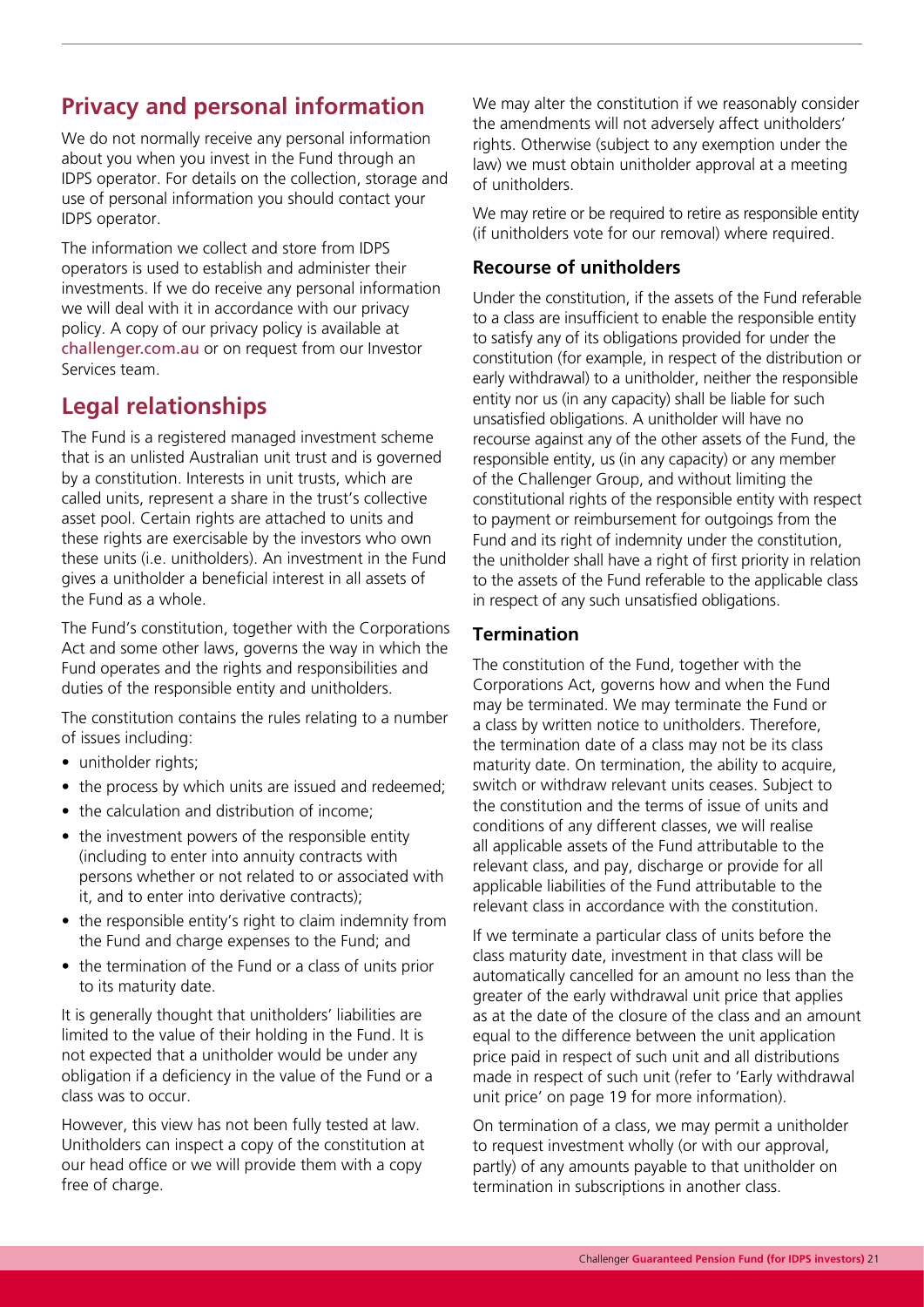#### **Unitholder meetings**

The conduct of unitholder meetings and unitholders' rights to requisition, attend and vote at those meetings are subject to the Corporations Act and (to the extent applicable) the Fund's constitution.

#### **Compliance plan**

We have prepared and lodged a compliance plan for the Fund with ASIC. The Fund's compliance plan sets out how we will ensure compliance with both the Corporations Act and the Fund's constitution.

Our compliance with the compliance plan is independently audited each year, as required by the Corporations Act and the auditor's report is lodged with ASIC.

#### **Custody**

We have engaged an independent custodian to hold the assets of the Fund. Under the Corporations Act 2001 (Cth) we are required to ensure that the assets of the Fund are clearly identified as scheme property and held separately from our property and property of any other managed investment scheme unless otherwise permitted under relief from this requirement for omnibus accounts granted by ASIC.

#### **Audit**

The Fund and the compliance plan are required to be audited annually. The Fund has a registered company auditor, whose role is to provide an audit of the financial statements of the Fund each year as well as performing a half-yearly review (if required), and to provide an opinion on the financial statements.

#### **Non-resident account holder reporting requirements**

As a result of an increased international focus on account holder data exchange, a number of countries have legislated that financial institutions (which may include your IDPS operator) identify and report certain information about the financial accounts of investors. The regimes include the United States Foreign Account Tax Compliance Act (**FATCA**), and the OECD's Common Reporting Standard (**CRS**). The United States FATCA regime was introduced in 2014 and CRS is effective in Australia from 1 July 2017. To comply with obligations under various reporting legislation, your IDPS operator may provide, to the Australian Taxation Office, such data as required in respect of your investment. This will be required if you are a US citizen or a foreign tax resident of any jurisdiction outside of Australia.